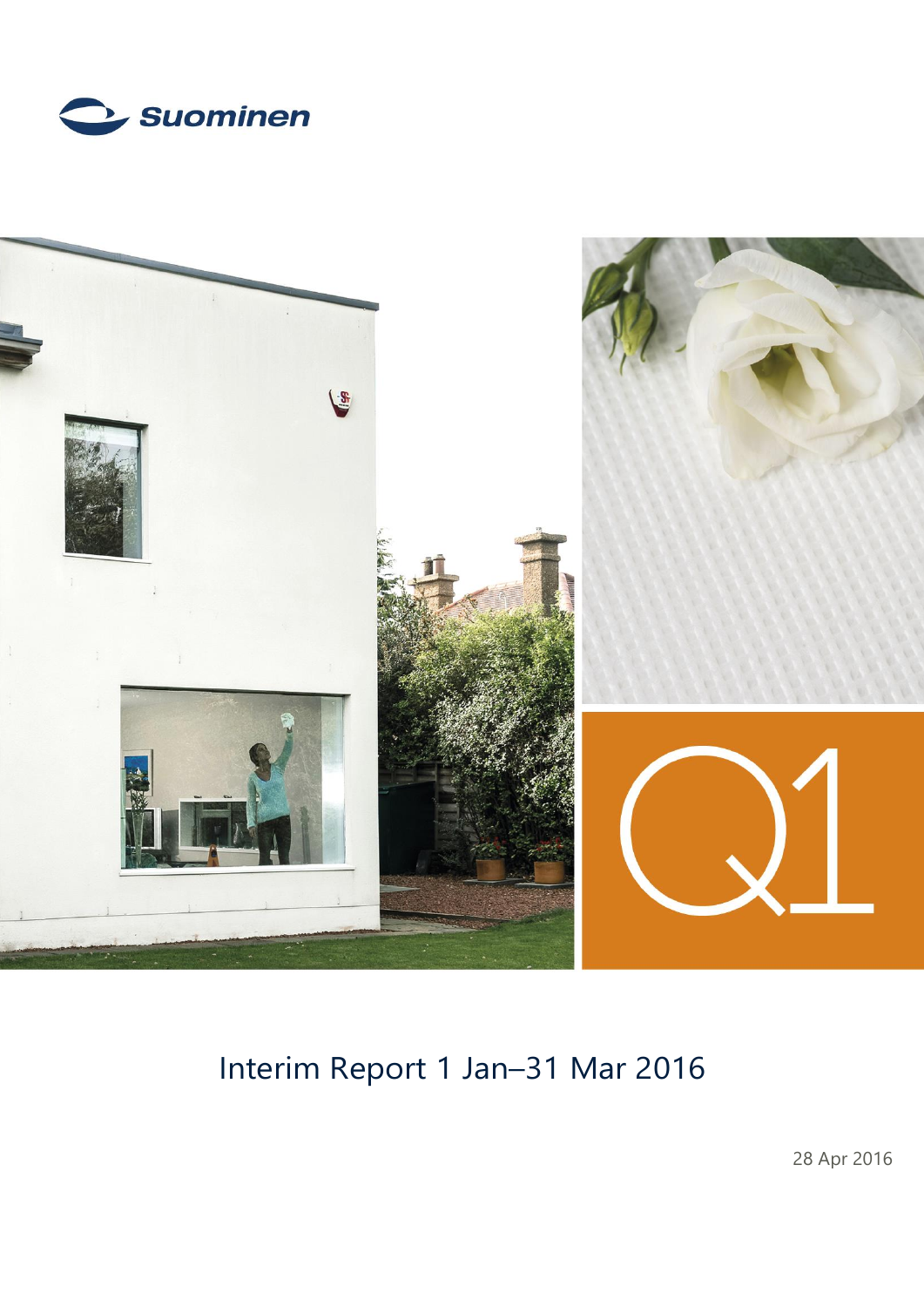Suominen

Suominen Corporation Interim Report 28 April 2016 at 8:00 am (EEST)

Suominen Corporation's Interim Report for January 1 - March 31, 2016: Cash flow from operations improved markedly, net sales and operating profit declined, guidance for full year remains unchanged

| <b>KEY FIGURES</b>                                             | 1-3/2016 | $1 - 3/2015$ | 1-12/2015 |
|----------------------------------------------------------------|----------|--------------|-----------|
| Net sales, EUR million                                         | 103.9    | 111.9        | 444.0     |
| Operating profit excluding non-recurring items, EUR<br>million | 5.5      | 7.3          | 31.2      |
| Operating profit, EUR million                                  | 5.5      | 7.3          | 31.8      |
| Profit for the period, EUR million                             | 3.4      | 3.5          | 17.0      |
| Earnings per share, basic, EUR*                                | 0.06     | 0.06         | 0.32      |
| Earnings per share, diluted, EUR*                              | 0.06     | 0.06         | 0.29      |
| Cash flow from operations per share, EUR*                      | 0.18     | 0.09         | 0.54      |
| Return on invested capital, rolling 12 months, %               | 14.7     | 14.8         | 15.9      |
| Gearing, %                                                     | 28.6     | 33.2         | 25.9      |

\*Adjusted due to the reverse share split.

# **Highlights in January–March 2016:**

- Net sales decreased by 7.2% and amounted to EUR 103.9 million (111.9).

- Operating profit decreased by 24.0% to EUR 5.5 million (7.3).

- Cash flow from operations increased to EUR 9.1 million (4.5).

- Both financial targets monitored on a quarterly basis, return on invested capital and gearing ratio, surpassed their target levels.

- The execution of the growth investment program focused on the new production line to be built at the Bethune plant.

- Suominen carried out a reverse share split with 5:1 ratio.

- The Annual General Meeting decided to distribute in total EUR 5.0 million as dividends.

- Suominen repeats its previous estimate, disclosed on 29 January 2016, that for the full year 2016 the company expects its net sales and operating profit excluding non-recurring items to improve from year 2015. In 2015, Suominen's net sales amounted to EUR 444.0 million and operating profit excluding nonrecurring items to EUR 31.2 million. The non-recurring items are explained in the disclosures of this Interim Report.

**Nina Kopola,** President & CEO, comments on Suominen's first quarter of 2016:

"In the first quarter of 2016, the consumer confidence index in the euro zone fell short of its level of the first quarter of 2015, but remained above the long-term average. In the United States, the consumer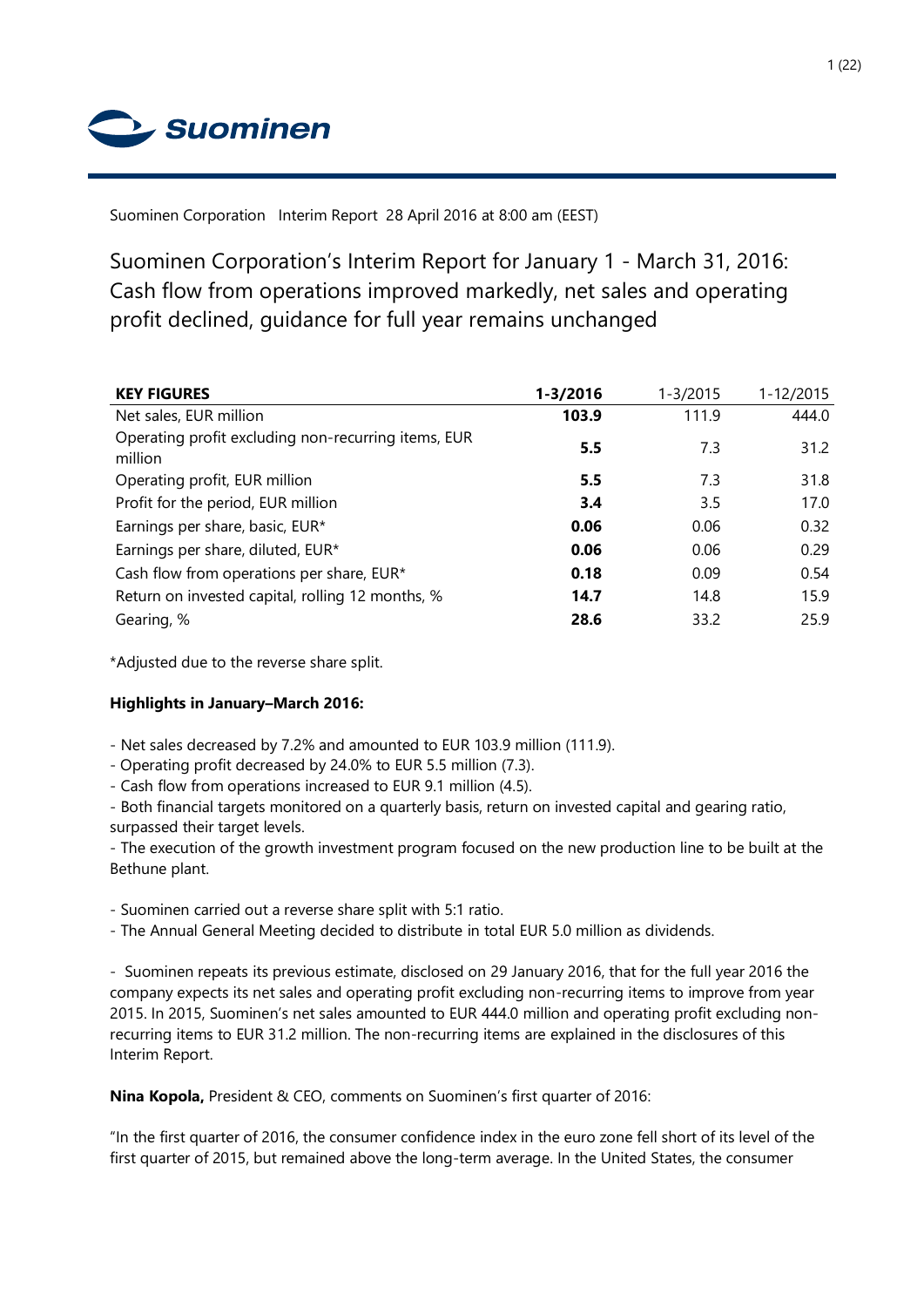

confidence index showed relatively stable development, but remained slightly below the level of the comparison period. Europe and North America are Suominen's largest market areas.

Suominen's first-quarter net sales decreased from the comparison period to EUR 103.9 million. As we reported earlier, demand was not at the same level as in the comparison period. This also affected the competitive situation in the markets. However, the situation is believed to be temporary and to have mostly resulted from new capacity that has recently been built in our main market areas. We saw signs of improvement in demand already towards the end of the review period. Overall, we expect demand growth in our target markets to continue in 2016 at the same level as in 2015 on average.

Suominen's operating profit decreased from the comparison period to EUR 5.5 million. However, the profit for the reporting period remained more or less unchanged, thanks mainly to lower financial expenses. Suominen's cash flow from operations doubled from the comparison period to EUR 9.1 million.

There's three financial targets set for Suominen: organic net sales growth, return on invested capital and gearing ratio. The last two are monitored quarterly and organic growth on an annual basis. Of the financial targets monitored on a quarterly basis, return on invested capital was 14.7%, exceeding the target level of over 12%. Our gearing ratio remained below the target range of 40–80%, at 28.6%.

During the reporting period, Suominen's Annual General Meeting decided to merge Suominen's shares in a reverse share split using a split ratio of 5 to 1. The purpose of merging the shares is to raise interest in the company's shares, to facilitate trade in the shares and to increase flexibility in defining the amount of dividend.

The Annual General Meeting also decided that a dividend of EUR 0.02 per share (prior to the reverse share split) was to be paid for the financial year 2015, which means that the shareholders were distributed double the amount of funds compared to the previous financial year.

Suominen continues to consistently implement its strategy. Our product portfolio developed in line with our targets, as the proportion of sales of products with higher added value grew by 3 percentage points. During the reporting period, we also strengthened our R&D team further with three new hires and continued our 60-million-euro growth investment program. Our modernized plants in Alicante and Paulínia have delivered their first orders and now we are focusing on the new production line being built at our plant in Bethune, SC, United States. The goal is for the equipment installations for the investment in Bethune to be completed during the second half of this year, according to the schedule announced earlier."

## **NET SALES**

In January–March 2016, Suominen's net sales fell by 7.2% from the comparison period to EUR 103.9 million (111.9). Net sales were affected by both decreased sales volumes and lower sales prices, in approximately equal proportions. The demand was not at the level of the comparison period which also affected the competitive situation. Suominen expects the situation to be temporary and saw signs of improvement in demand already towards the end of the review period. Overall, the growth in the demand in Suominen's target markets in 2016 is expected to continue, on average, at the pace of 2015. The changes in US dollar exchange rate had no material effect on the net sales during the first quarter.

Suominen has two business areas, Convenience and Care. Convenience business area supplies nonwovens as roll goods for wiping products. Care business area manufactures nonwovens for hygiene products and medical applications. Net sales of the Convenience business area were EUR 95.5 million (102.6) and net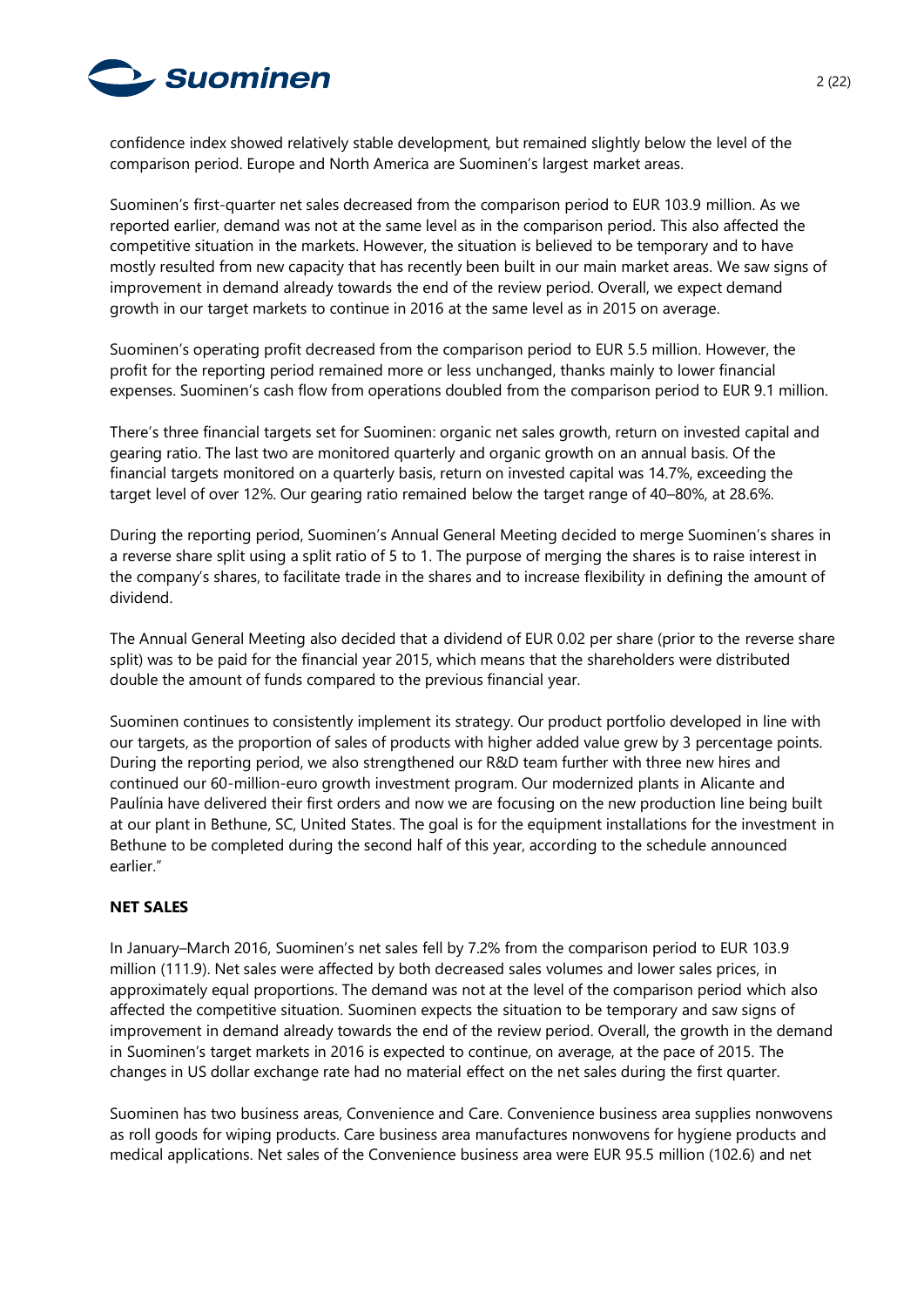

sales of the Care business area EUR 8.3 million (8.8).

The main application areas for nonwoven materials supplied by Suominen in January–March were baby wipes (accounting for 38% of the sales), personal care wipes (25%), household wipes (18%), wipes for workplace use (10%), and hygiene and medical products (8%). All nonwovens for wiping products belong to the Convenience business area and nonwovens for hygiene and medical products to the Care business area.

The share of baby wipes in the net sales decreased from the corresponding period by three percentage points. Of the products with higher added value, nonwovens for personal care and for household wipes increased their shares in the portfolio. The changes in the portfolio were in line with Suominen's strategy.

## **OPERATING PROFIT AND RESULT**

Operating profit decreased by 24.0% and amounted to EUR 5.5 million (7.3). Lower sales volumes and decrease in gross profit affected operating profit. There was no material effect of US dollar exchange rate fluctuation on operating profit during the first quarter.

Profit before income taxes was EUR 5.3 million (5.7), and profit for the reporting period was EUR 3.4 million (3.5). Decrease in financial expenses improved the profit for the period.

# **FINANCING**

The Group's net interest-bearing liabilities amounted to EUR 34.5 million (38.2) at the end of the review period. The gearing ratio was 28.6% (33.2%) and the equity ratio 42.6% (42.1%).

In January–March, net financial expenses were EUR -0.2 million (-1.6), or 0.2% (1.4%) of net sales. Fluctuations in exchange rates decreased the financial items by EUR 0.5 million, while in the comparison period they increased the financial expenses by EUR 0.7 million.

Cash flow from operations was EUR 9.1 million (4.5), representing a cash flow per share of EUR 0.18 (0.09). The improvement in the cash flow from operations was mainly affected by decrease in paid financial items as well as positive change in working capital. The financial items in the cash flow from operations, in total EUR -1.8 million (-5.3), were principally impacted by the interests of the debenture bond paid during the reporting period, while in the corresponding period in the previous year the paid financial items were burdened not only by the paid interests of the debenture bond but also by payments related to currency forward contracts hedging equity. EUR 1.4 million was freed in working capital (in Q1 2015: tied up 0.1).

In accordance with the decision of the Annual General Meeting held on 16 March 2016, a distribution of dividends (EUR 0.02 per share), in total EUR 5.0 million, was paid on 31 March 2016.

In February 2016, in total EUR 0.9 million of accrued interests of the convertible hybrid bond issued by Suominen in February 2014 were capitalized to the bond capital in accordance with the terms of the hybrid bond.

If Suominen distributes dividend before 10 February 2018, the bondholders are entitled to a compensation equaling to the dividend. The compensation will be paid the same date as the dividend, and the paid compensation will be deducted from the interests accrued or to be accrued. The compensation deducted from interests accrued or to be accrued will decrease the amount of interests capitalized as principal of the bond and thus the number of shares to be converted with the bond. In total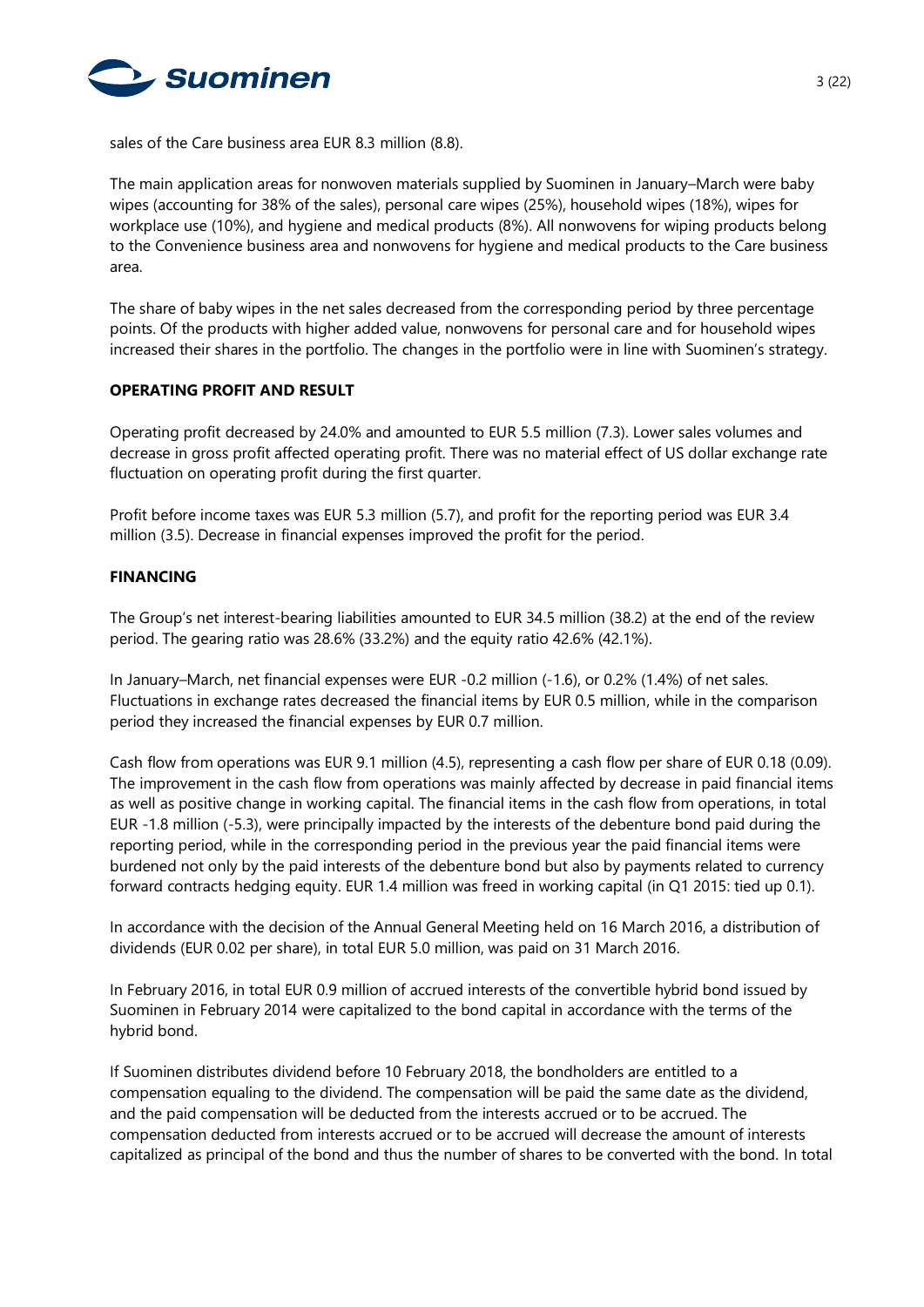

EUR 0.6 million of interests on hybrid bond were paid in March 2016 in connection with the payment of dividend.

Bondholders of the convertible hybrid bond issued by Suominen are entitled to convert the bond notes and the potential accrued capitalized interest related to the notes into Suominen shares. The conversion rate is EUR 2.50 per share (after the reverse split of the shares), and the conversion period started on 11 February 2014 and will end on 10 February 2018. The number of shares to be converted must be at least 40,000 shares. The number of shares in Suominen may increase in total by maximum of 7,600,320 shares on the basis of the conversion of the remaining bond notes and the potential capitalized interest, if the conversion is carried out by issuing new shares in Suominen.

The hybrid bond capital was EUR 15.6 million on 31 March 2016. Suominen has the right to redeem the bond in whole or in part on 10 February 2018 or thereafter, on each interest payment date, at the nominal value of the bond together with the accrued interest.

## **CAPITAL EXPENDITURE**

The gross capital expenditure totaled EUR 3.5 million (1.5) and was mainly related to the investment in a new production line at the Bethune, SC, USA plant and to the renewal of ICT systems. Other investments were mainly for maintenance. Depreciation and amortization for the review period amounted to EUR 4.6 million (4.4).

## **INFORMATION ON SHARES AND SHARE CAPITAL**

## **Share capital**

After the reverse share split, the number of Suominen's registered shares was 51,216,232 shares on 31 March 2016, equaling to a share capital of EUR 11,860,056.00.

## **Reverse share split**

The Annual General Meeting of Suominen Corporation held on 16 March 2016 decided to reduce the number of shares in the company without reducing share capital in a reverse share split procedure pursuant to the Chapter 15, Section 9 of the Limited Liability Companies Act (624/2005) so that each five (5) shares shall be merged as one (1) share.

Before the reverse share split, Suominen Corporation had in total 252,425,616 shares. After the reverse share split, the total number of shares in Suominen Corporation is 51,216,232. The new number of shares was registered with the Trade Register on 22 March 2016 and trading with the merged shares commenced on the same day. The reverse split did not have an impact on the treasury shares held by Suominen (913,886 shares). In accordance with the Limited Liability Companies Act, treasury shares do not entitle to shareholder rights, such as right to receive dividend or other distribution of funds or right to attend General Meeting.

The purpose of merging the shares is to increase the interest for the company's shares, facilitate the trade in the shares and to increase flexibility in defining the amount of dividend.

## **Share trading and price**

The number of Suominen Corporation shares traded on Nasdaq Helsinki from 1 January to 31 March 2016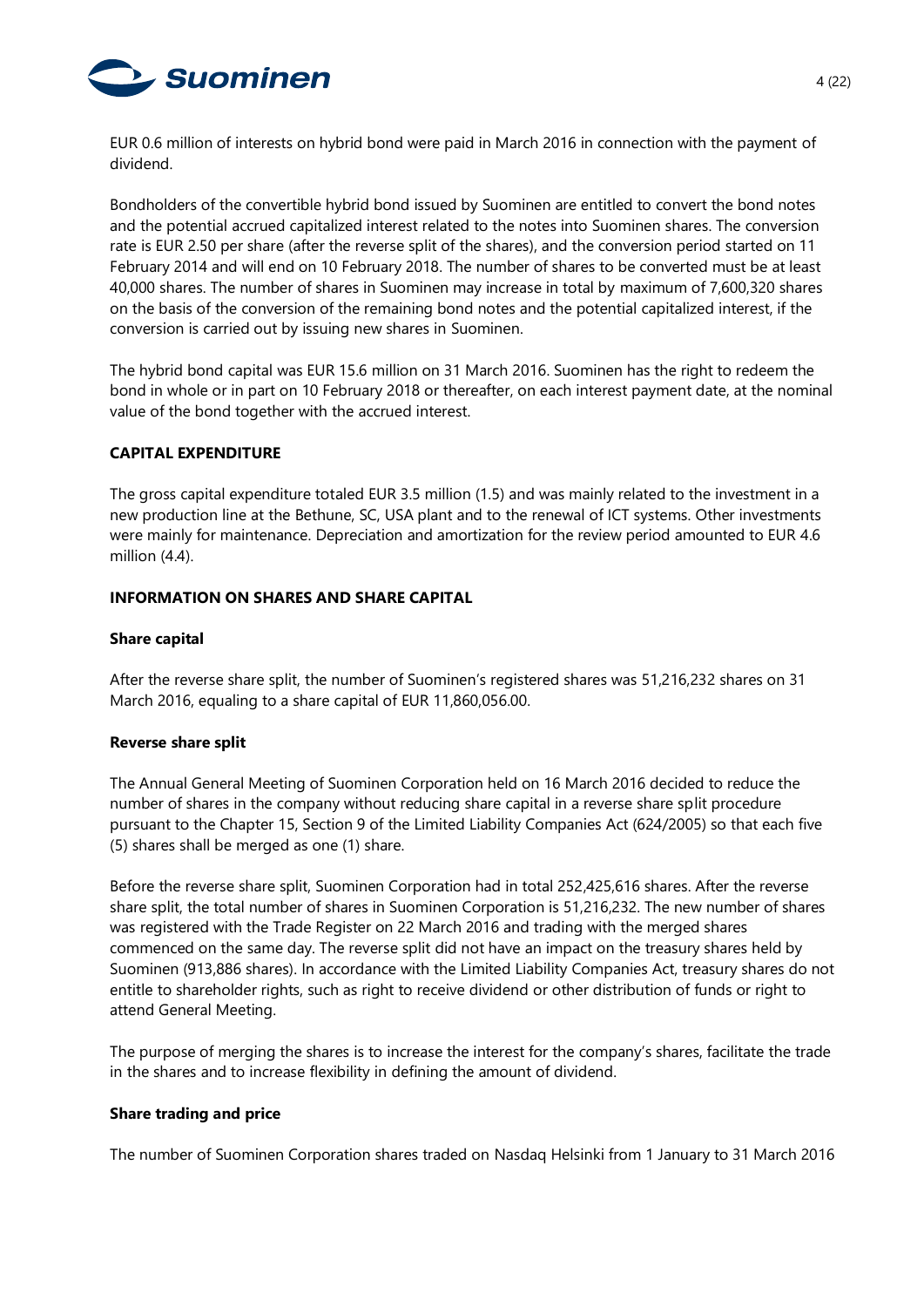

was 3,576,585 shares, accounting for 7.1% of the average number of shares (excluding treasury shares). The highest price was EUR 6.20, the lowest EUR 4.00 and the volume-weighted average price EUR 4.90. The closing price at the end of review period was EUR 4.04. The market capitalization (excluding treasury shares) was EUR 203.2 million on 31 March 2016.

## **Treasury shares**

On 31 March 2016, Suominen Corporation held 913,866 treasury shares.

# **Hybrid bond**

In February 2014, Suominen Corporation issued a convertible hybrid bond of EUR 17.5 million. The holders of the bond notes are entitled to convert the notes and the potential accrued capitalized interest related to the notes into Suominen shares. The conversion period started on 11 February 2014 and will end on 10 February 2018.

The number of shares in Suominen may increase in total by maximum of 7,600,320 shares on the basis of the conversion of the remaining bond notes and the potential capitalized interest, if the conversion is carried out by issuing new shares in Suominen.

# **The portion of the remuneration of the members of the Board of Directors which shall be paid in shares**

The Annual General Meeting held on 16 March 2016 resolved to maintain the remuneration of the members of the Board of Directors unchanged. In 2016, the Chair of the Board of Directors will be paid an annual fee of EUR 50,000, Deputy Chair of the Board an annual fee of EUR 37,500 and other Board members an annual fee of EUR 28,000. Further, the members of the Board will receive a fee of EUR 500 for each meeting held in the home country of respective member and a fee of EUR 1,000 per each meeting held elsewhere than in the home country of respective member. 60% of the annual remuneration is paid in cash and 40% in Suominen Corporation's shares.

The number of shares forming the above-mentioned remuneration portion payable in shares will be determined based on the share value in the stock exchange trading maintained by Nasdaq Helsinki Ltd, calculated as the trade volume-weighted average quotation of the share during the one month period immediately following the date on which the interim report of January–March 2016 of the company is published. The shares will be given out of the treasury shares held by the company by the decision of the Board of Directors by 3 June 2016 at the latest.

## **Share-based incentive plans for the management and key employees**

The Group management and key employees participate the company's share-based incentive plan. The share-based incentive plan is divided into Performance Share Plan and Matching Share Plan. The plans are described in detail in the Financial Statements 2015 and in the Remuneration Statement 2015 of Suominen Corporation, available on the company's website, [www.suominen.fi](http://www.suominen.fi/) > Investors > Corporate Governance.

Due to the reverse share split carried out in the review period, the terms and conditions of the sharebased incentive plans have been technically adjusted.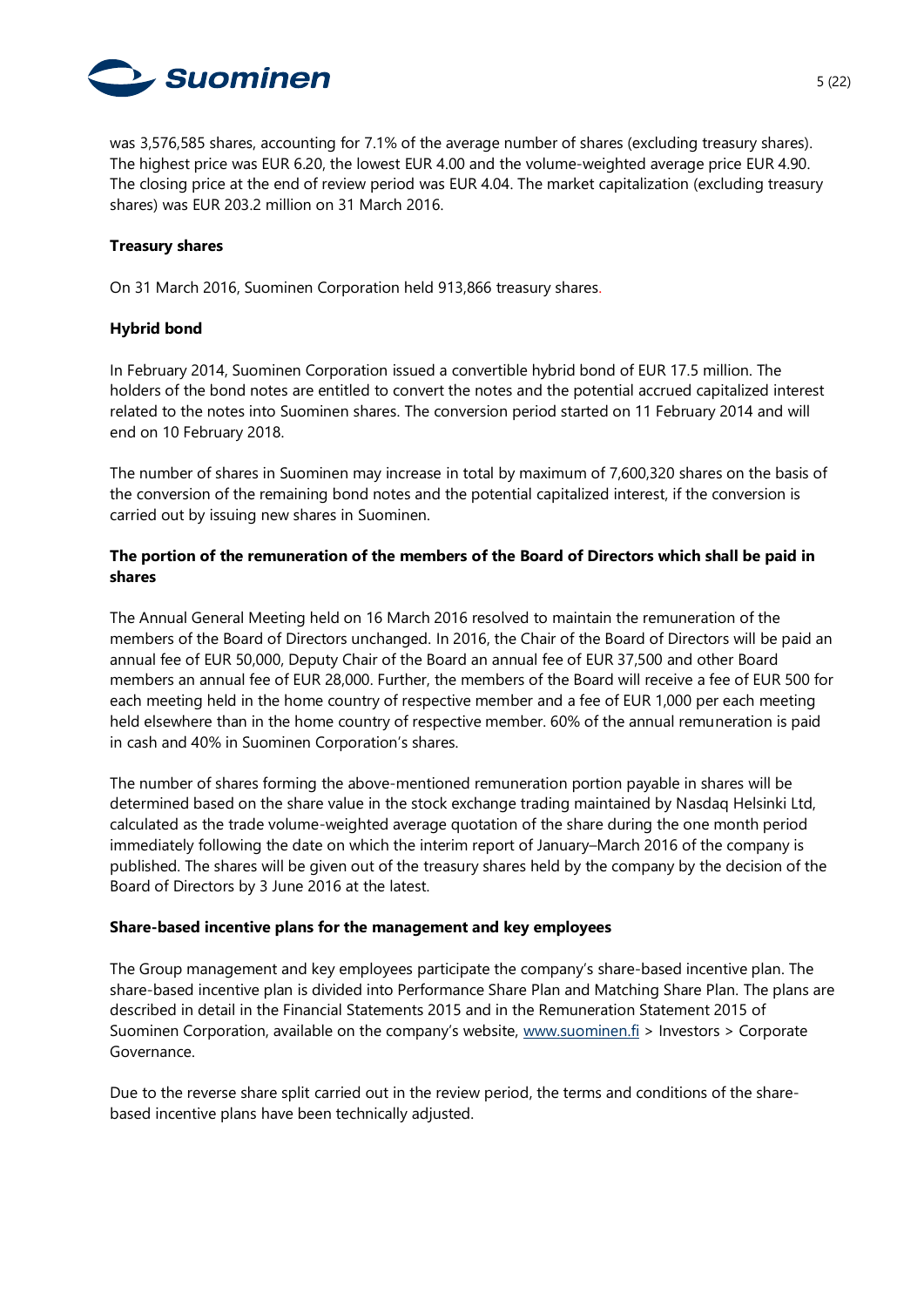

#### **ANNUAL GENERAL MEETING**

The Annual General Meeting (AGM) of Suominen Corporation was held on 16 March 2016. The AGM decided that a dividend or EUR 0.02 per share will be paid for the financial year 2015.

The AGM adopted the financial statements and the consolidated financial statements for the financial year 2015 and discharged the members of the Board of Directors and the President & CEO from liability.

The AGM confirmed the number of members of the Board of Directors to be six (6). The AGM re-elected Mr. Andreas Ahlström, Mr. Risto Anttonen, Mr. Jorma Eloranta, Mr. Hannu Kasurinen, Ms. Laura Raitio and Ms. Jaana Tuominen as members of the Board of Directors for the next term of office, expiring at the end of the first Annual General Meeting following their election. The remuneration of the members of the Board of Directors was resolved to remain unchanged. The resolutions were in accordance with the proposals submitted by the Nomination Board of shareholders of Suominen.

Ernst & Young Oy, accountant firm, was elected as auditor of Suominen Corporation, with Ms. Kristina Sandin, Authorized Public Accountant, as the principal auditor.

#### **Constitutive meeting and permanent committees of the Board of Directors**

In its constitutive meeting held after the Annual General Meeting on 16 March 2016, the Board of Directors elected from among its members a Chair and Deputy Chair as well as members for the Audit Committee and Personnel and Remuneration Committee.

The Board of Directors re-elected Jorma Eloranta as Chair and Risto Anttonen as Deputy Chair of the Board of Directors, in accordance with the recommendation by the Nomination Board of Suominen's shareholders.

Hannu Kasurinen was re-elected as Chair of the Audit Committee. Andreas Ahlström was re-elected and Jaana Tuominen elected as members of the Audit Committee. Jorma Eloranta was re-elected as Chair of the Personnel and Remuneration Committee. Risto Anttonen was re-elected and Laura Raitio elected as members.

#### **Authorizations of the Board of Directors**

The Annual General Meeting (AGM) held on 16 March 2016 authorized the Board of Directors to repurchase a maximum of 400,000 of the company's own shares. The shares shall be repurchased to be used in company's share-based incentive programs, in order to disburse the remuneration of the members of the Board of Directors, for use as consideration in acquisitions related to the company's business, or to be held by the company, to be conveyed by other means or to be cancelled. The company's own shares shall be repurchased otherwise than in proportion to the holdings of the shareholders by using the non-restricted equity through trading on regulated market organized by Nasdaq Helsinki Ltd at the market price prevailing at the time of acquisition. The repurchase authorization is valid until 30 June 2017.

The AGM held on 16 March 2016 authorized the Board of Directors to decide on issuing new shares and/or conveying the company's own shares held by the company and/or granting special rights entitling to shares referred to in Chapter 10, Section 1 of the Finnish Limited Liability Companies Act. New shares may be issued and/or company's own shares held by the company or its group company may be conveyed at the maximum amount of 5,000,000 shares in aggregate. The maximum number of new shares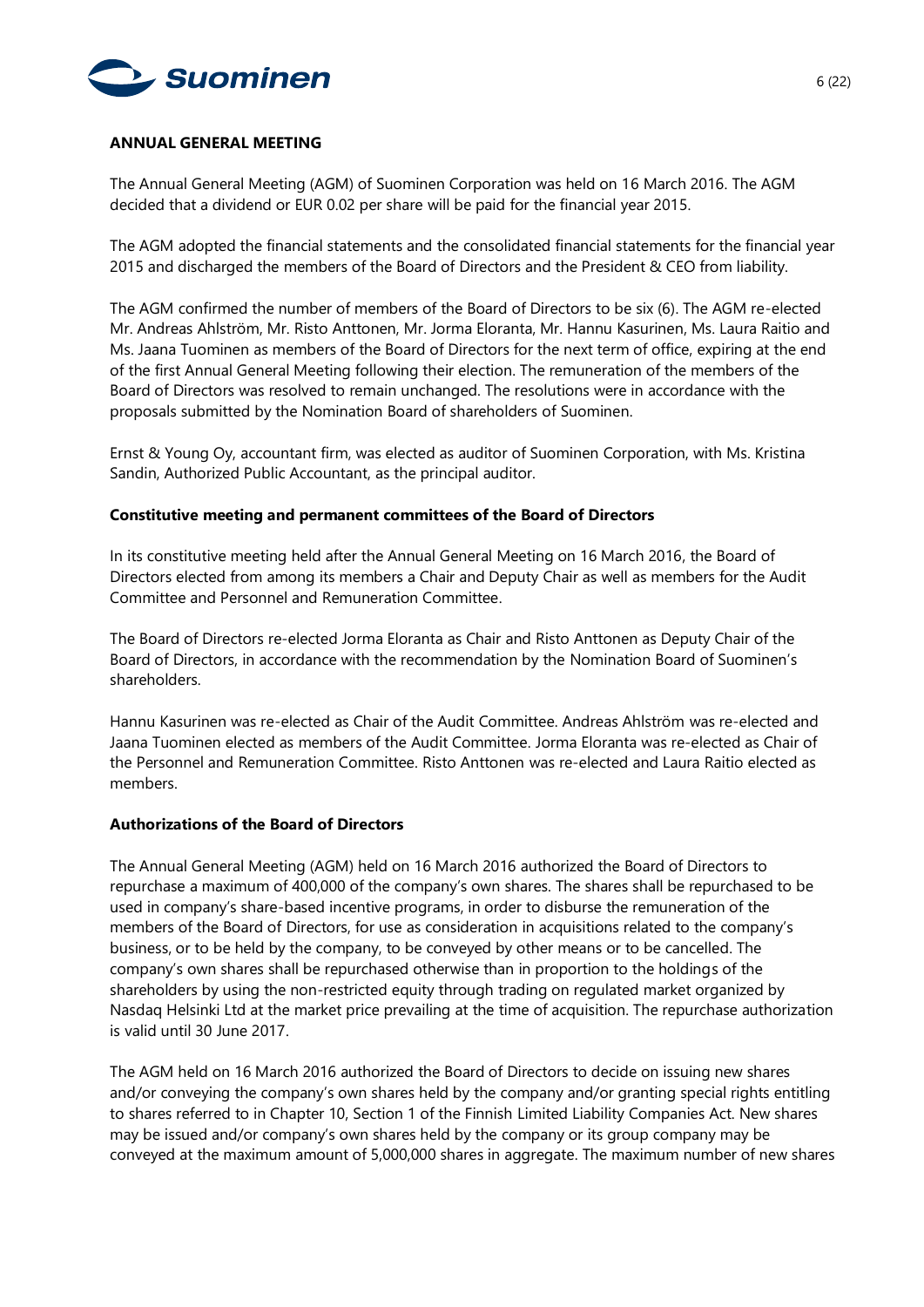

that may be subscribed and own shares held by the company that may be conveyed by virtue of the options and other special rights granted by the company is 5,000,000 shares in total which number is included in the maximum number stated earlier. The authorization is valid until 30 June 2019.

## **NOTIFICATIONS UNDER CHAPTER 9, SECTION 5 OF THE SECURITIES MARKET ACT**

During the review period Suominen received no notifications under Chapter 9, Section 5 of the Securities Market Act.

# **BUSINESS RISKS AND UNCERTAINTIES**

The estimate on the development of Suominen's net sales is partially based on forecasts and delivery plans received from the company's customers. Changes in these forecasts and plans, resulting from changes in the market conditions or in customers' inventory levels, may affect Suominen's net sales. Due to the continued uncertainty in the general economic situation and the cautious consumer purchasing habits, the forecasts include uncertainty.

Suominen's customer base is fairly concentrated, which adds to the customer-specific risk. Long-term contracts are preferred in the case of the largest customers. In practice, the customer relationships are long-term and last for several years.

The relevance of the United States in Suominen's business operations increases the significance of the exchange rate risk related to USD in the Group's total exchange risk position. Suominen hedges this foreign exchange position in accordance with its hedging policy.

The risks that are characteristic to South American region, including significant changes in business environment or exchange rates, could have an impact on Suominen's operations in Brazil.

Suominen purchases significant amounts of pulp- and oil-based raw materials annually. Raw materials are the largest cost item for operations. Rapid changes in the global market prices of raw materials have an impact on the company's profitability. The price fluctuations affect Suominen's financial result quickly, as the company's stocks equal to two to four weeks' consumption and passing the price changes on to the prices Suominen charges its contract customers takes between two to five months.

Extended interruptions in the supply of Suominen's main raw materials could disrupt production and have a negative impact on the Group's overall business operations. As Suominen sources its raw materials from a number of major international suppliers, significant interruptions are unlikely.

Suominen has numerous regional, national and international competitors in its different product groups. There is currently oversupply in several product groups, particularly in Europe. If Suominen is not able to compete through an attractive product offering, it may lose some of its market share, and the competition may lead to increased pricing pressure on the company's products.

The Group's damage risks are insured in order to guarantee the continuity of operations. Suominen has valid damage and business interruption insurance according to which it is estimated that the damages can be covered and the financial losses caused by an interruption compensated.

Suominen performs goodwill impairment testing annually. In impairment testing the recoverable amounts are determined as the value in use, which comprises of the discounted projected future cash flows. Actual cash flows can differ from the discounted projected future cash flows. Uncertainties related to the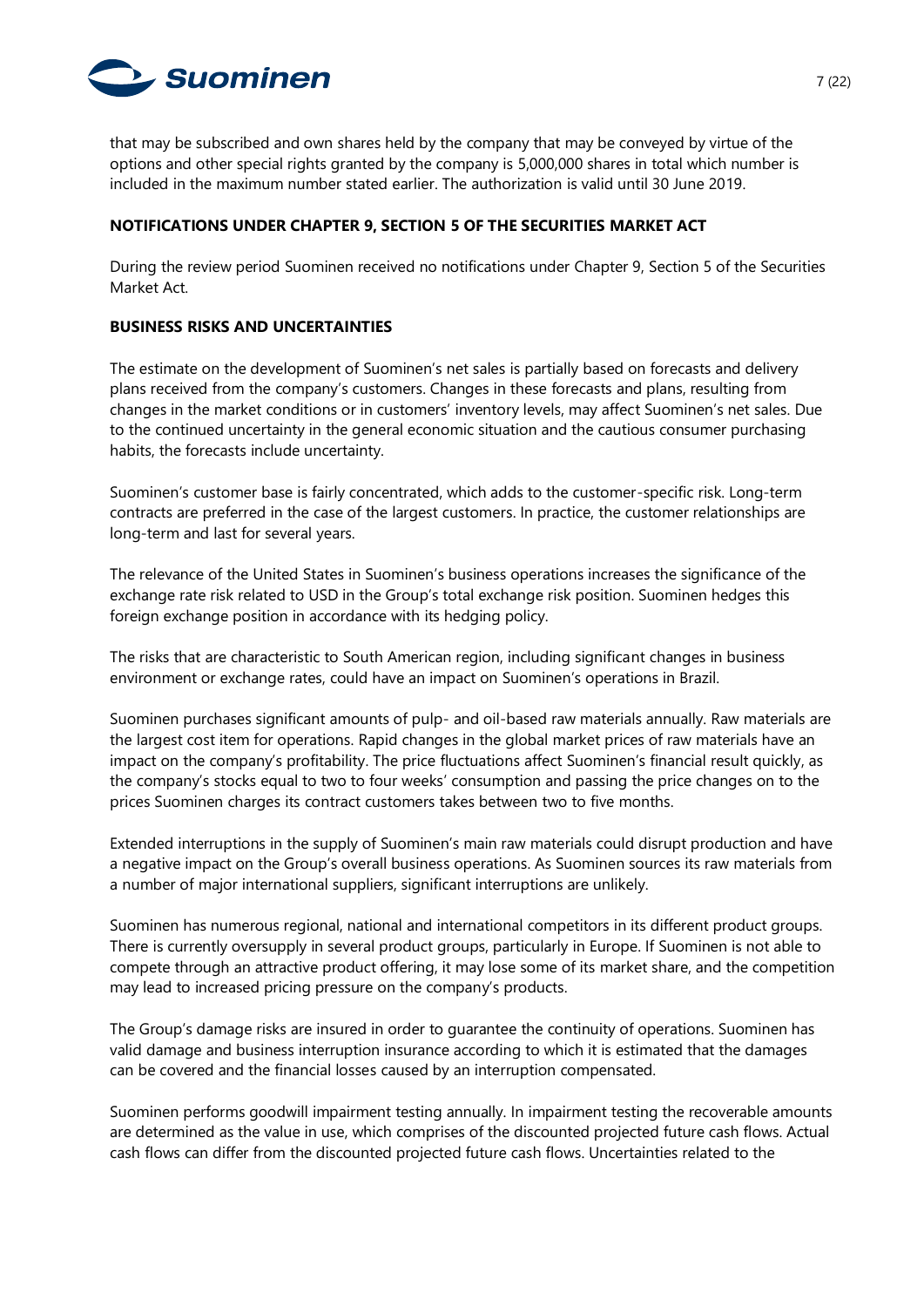

projected future cash flows include, among others, the long economic useful life of the assets as well as the changes in the forecasted sales prices of Suominen's products, production costs as well as discount rates used in testing. Due to the uncertainty inherent in the future, it is possible that Suominen's recoverable amounts will be insufficient to cover the carrying amounts of assets, particularly goodwill. If this happens, it will be necessary to recognize an impairment loss, which, when implemented, will weaken the result and equity.

The Group's financial risks consist of foreign exchange, interest rate, credit, counterparty, liquidity and commodity risks. Due to the international scope of the business, the Group has risks arising from fluctuations in foreign exchange rates. The effect of changes in interest rate levels on Group result represent an interest rate risk. Credit and counterparty risks arise mainly from risks associated with the payment period granted to customers and, in the case of loan receivables, from the ability of the counterparty to repay the loans. Liquidity risk is the risk that the Group's negotiated credit facilities are insufficient to cover the financial needs of the business or that obtaining new funding for these needs will cause a significant increase in financing costs.

General risks related to business operations are described in the Report of the Board of Directors 2015.

# **BUSINESS ENVIRONMENT**

Suominen's nonwovens are, for the most part, used in daily consumer goods, such as wet wipes as well as hygiene and medical products. In these target markets of Suominen, the general economic situation determines the development of consumer demand, even though the demand for consumer goods is not very cyclical in nature. North America and Europe are the largest market areas for Suominen. At these market areas, the growth in the demand for nonwovens has typically exceeded the growth of gross domestic product by a couple of percentage points. Moreover, Suominen has operated in the growing South American markets since 2014.

In the first quarter of 2016, the consumer confidence index in the euro zone fell short of its level of the first quarter of 2015, but remained above the long-term average. In the United States, the consumer confidence index showed relatively stable development, but remained slightly below the level of the comparison period.

Suominen assesses the trend in the demand for its products on the basis of both the general market situation and, above all, on the basis of the framework agreements drawn up with its customers. As Suominen disclosed earlier, the demand was not at the level of the comparison period which also affected the competitive situation. However, the company expects the situation to be temporary and saw signs of improvement in demand already towards the end of the review period. At large, the growth in the demand in Suominen's target markets in 2016 is expected to continue, on average, at the pace of 2015.

## **OUTLOOK FOR 2016**

Suominen repeats its previous estimate, disclosed on 29 January 2016, that for the full year 2016 the company expects its net sales and operating profit excluding non-recurring items to improve from year 2015.

In 2015, Suominen's net sales amounted to EUR 444.0 million and operating profit excluding nonrecurring items to EUR 31.2 million. The non-recurring items are explained in the disclosures of this Interim Report.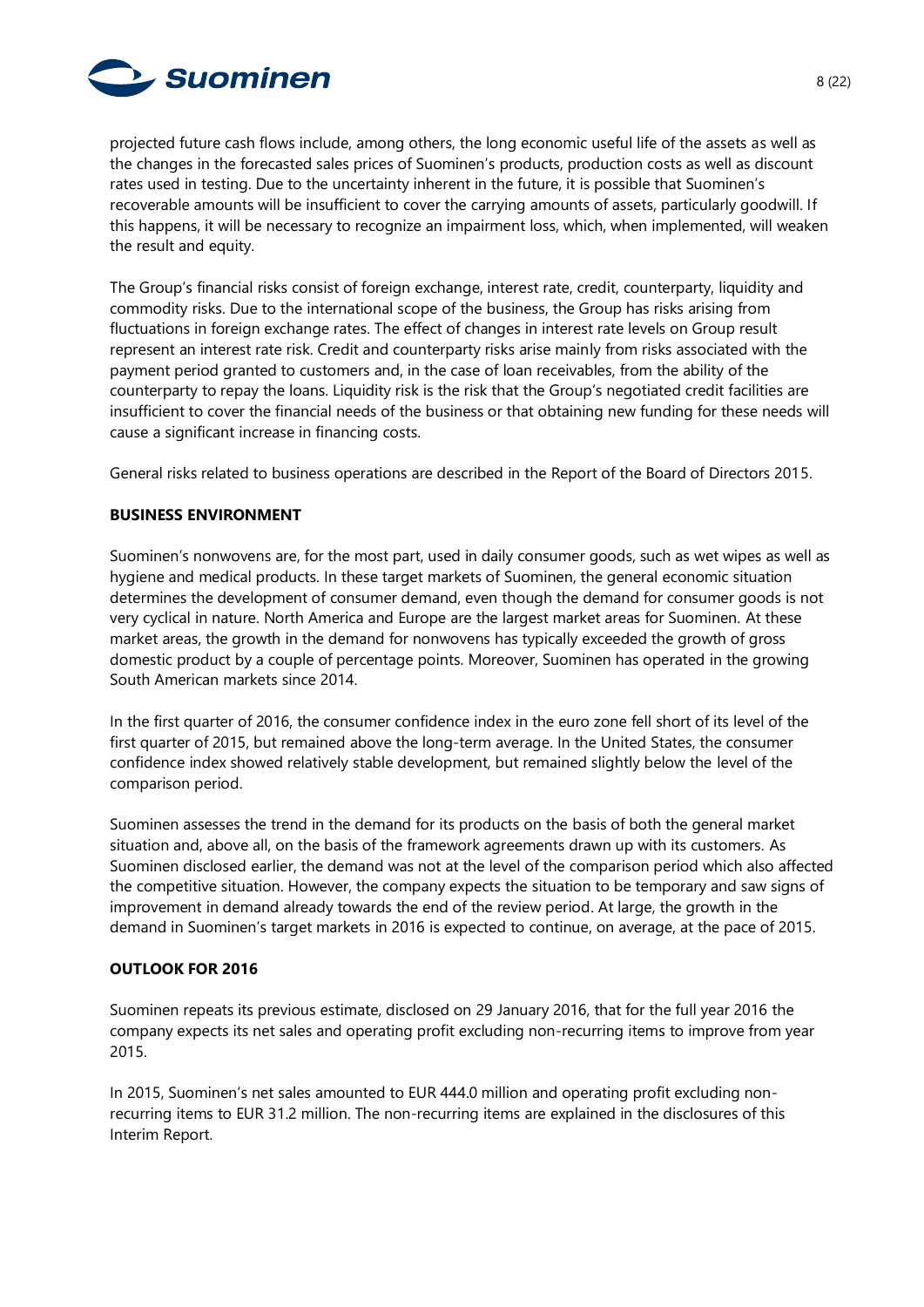

## **ANALYST AND PRESS CONFERENCE**

Nina Kopola, President & CEO, and Tapio Engström, CFO, will present Suominen's financial result for Q1 2016 in Finnish at an analyst and press conference in Helsinki today on 28 April at 11:00 am (EEST). The conference will take place at Suominen's Helsinki office, address Itämerentori 2. The presentation material will be available after the analyst and press conference at www.suominen.fi.

A teleconference and a webcast on the Q1 2016 financial result will be held today on 28 April at 3:00 pm (EEST). The conference can be attended by phone at +44 20 3059 8125 (password: Suominen) and it is held in English. The conference can be accessed also at www.suominen.fi (Investors > Materials > Webcasts).

A replay of the conference can be accessed shortly after the conference has ended at www.suominen.fi or by phone at +44 121 260 4861, using access code 3070045#.

#### **NEXT INTERIM REPORT**

Suominen Corporation will publish its Interim report for January–June 2016 on Tuesday, 9 August 2016 approximately at 12:00 noon (EEST).

#### **SUOMINEN GROUP 1 JANUARY–31 MARCH 2016**

This interim report has been prepared in accordance with the principles defined in IAS 34 Interim Financial Reporting. The principles for preparing the interim report are the same as those used for preparing the consolidated financial statements for 2015. Changes to published accounting standards and interpretations, together with the new accounting standards that came into force on 1 January 2016, are presented in the consolidated financial statements for 2015.

The figures in these interim financial statements are mainly presented in EUR thousands. As a result of rounding differences, the figures presented in the tables do not necessarily add up to total.

This interim report has not been audited.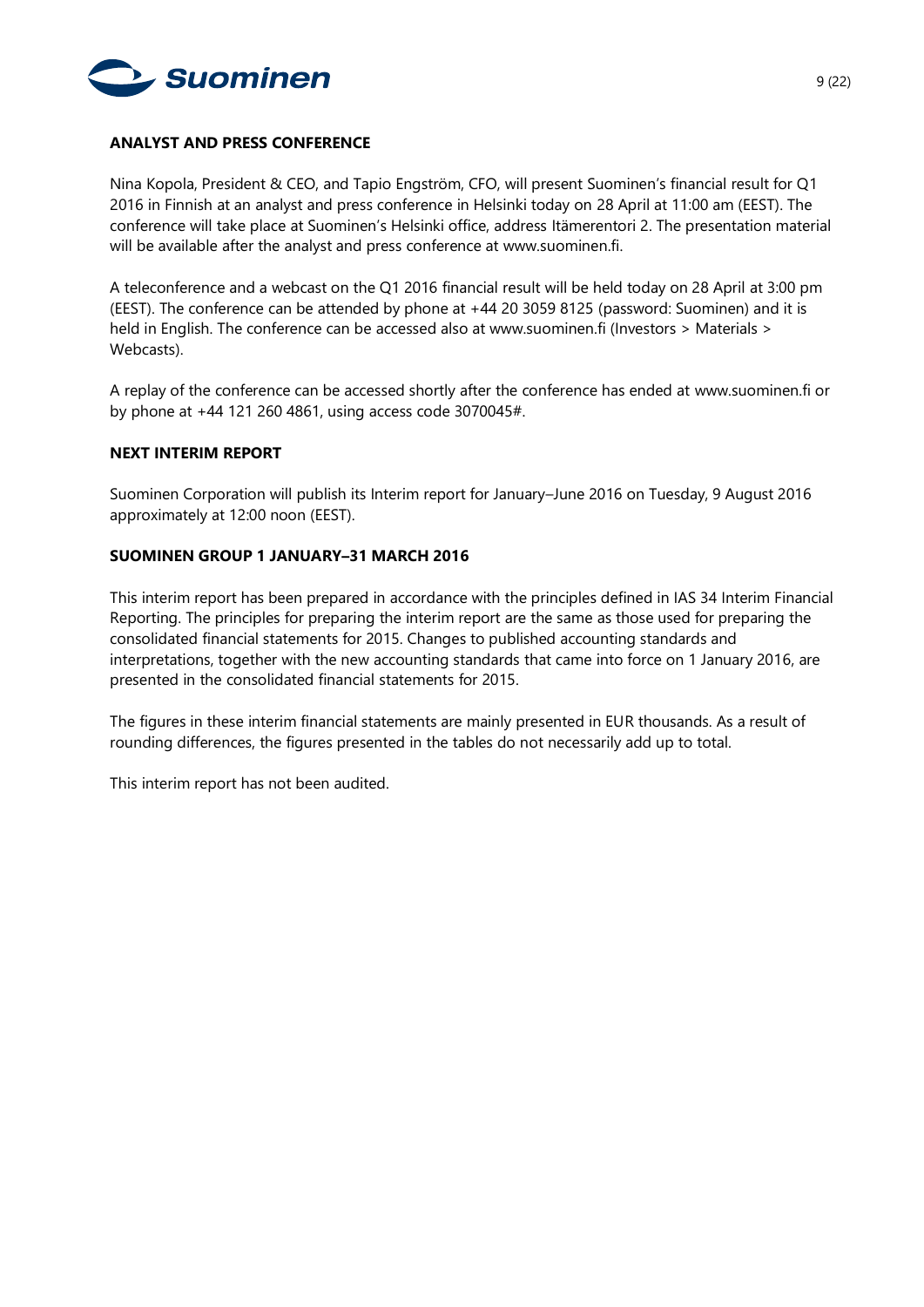

# **CONSOLIDATED STATEMENT OF FINANCIAL POSITION**

| <b>EUR thousands</b>                              | 31.3.2016 | 31.3.2015 | 31.12.2015 |
|---------------------------------------------------|-----------|-----------|------------|
| <b>Assets</b>                                     |           |           |            |
| <b>Non-current assets</b>                         |           |           |            |
| Goodwill                                          | 15,496    | 15,496    | 15,496     |
| Intangible assets                                 | 13,411    | 12,598    | 13,275     |
| Property, plant and equipment                     | 94,173    | 92,197    | 97,931     |
| Loan receivables                                  | 7,793     | 8,202     | 7,793      |
| Available-for-sale assets                         | 777       | 1,113     | 777        |
| Held-to-maturity investments                      |           | 433       |            |
| Other non-current receivables                     | 2,442     | 2,518     | 2,402      |
| Deferred tax assets                               | 4,529     | 5,276     | 4,491      |
| Total non-current assets                          | 138,621   | 137,833   | 142,165    |
| <b>Current assets</b>                             |           |           |            |
| Inventories                                       | 31,816    | 30,914    | 32,557     |
| Trade receivables                                 | 52,151    | 60,599    | 51,547     |
| Loan receivables                                  | 1,000     | 600       | 1,000      |
| Other current receivables                         | 5,183     | 4,108     | 7,038      |
| Assets for current tax                            | 1,892     | 1,381     | 1,874      |
| Cash and cash equivalents                         | 53,065    | 38,036    | 55,570     |
| Total current assets                              | 145,107   | 135,639   | 149,585    |
| <b>Total assets</b>                               | 283,728   | 273,472   | 291,750    |
| <b>Equity and liabilities</b>                     |           |           |            |
| Share capital                                     | 11,860    | 11,860    | 11,860     |
| Share premium account                             | 24,681    | 24,681    | 24,681     |
| Reserve for invested unrestricted equity          | 69,652    | 69,572    | 69,652     |
| Treasury shares                                   | -44       | -44       | -44        |
| Fair value and other reserves                     | 500       | 14        | $-118$     |
| Exchange differences                              | 1,660     | 8,216     | 5,097      |
| Other equity                                      | $-4,775$  | $-15,901$ | $-3,076$   |
| Total equity attributable to owners of the parent | 103,534   | 98,398    | 108,052    |
| Hybrid bond                                       | 17,272    | 16,653    | 17,664     |
| Total equity                                      | 120,806   | 115,051   | 125,716    |
| <b>Liabilities</b>                                |           |           |            |
| <b>Non-current liabilities</b>                    |           |           |            |
| Deferred tax liabilities                          | 10,411    | 9,832     | 10,890     |
| Liabilities from defined benefit plans            | 1,105     | 1,151     | 1,105      |
| Other non-current liabilities                     | 258       | 1,303     | 651        |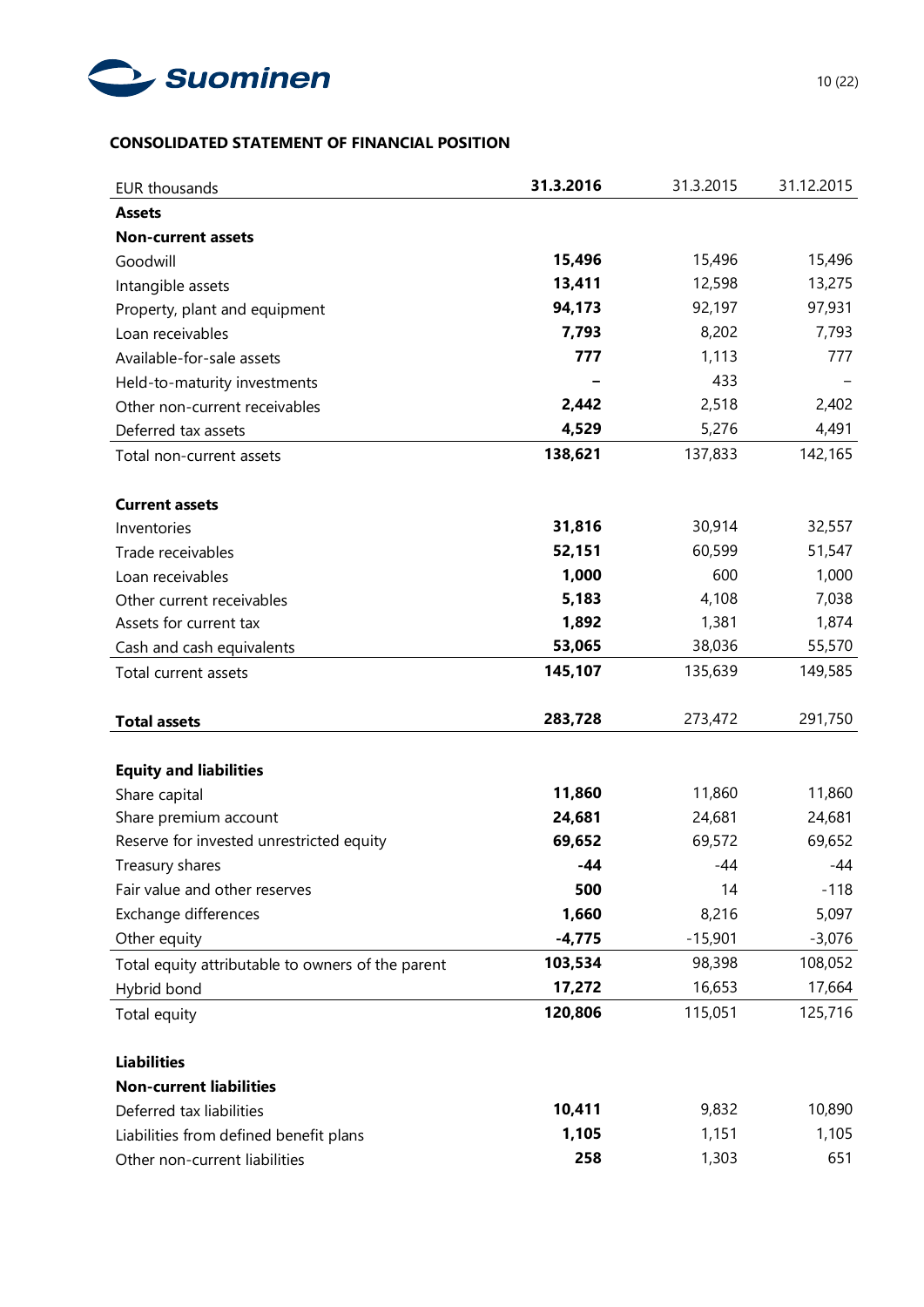

| <b>Debentures</b>                              | 75,000  | 75,000  | 75,000  |
|------------------------------------------------|---------|---------|---------|
| Other non-current interest-bearing liabilities | 18,058  | 6,667   | 18,498  |
| Total non-current liabilities                  | 104,831 | 93,953  | 106,144 |
|                                                |         |         |         |
| <b>Current liabilities</b>                     |         |         |         |
| Current interest-bearing liabilities           | 3,318   | 3,333   | 3,363   |
| Liabilities for current tax                    | 764     | 941     | 47      |
| Trade payables and other current liabilities   | 54,010  | 60,194  | 56,479  |
| Total current liabilities                      | 58,092  | 64,468  | 59,889  |
|                                                |         |         |         |
| <b>Total liabilities</b>                       | 162,923 | 158,421 | 166,034 |
|                                                |         |         |         |
| <b>Total equity and liabilities</b>            | 283,728 | 273,472 | 291,750 |

# **CONSOLIDATED STATEMENT OF PROFIT OR LOSS**

| EUR thousands                     | $1 - 3/2016$ | $1 - 3/2015$ | 1-12/2015  |
|-----------------------------------|--------------|--------------|------------|
| <b>Net sales</b>                  | 103,869      | 111,934      | 444,042    |
| Cost of goods sold                | $-92,077$    | $-97,547$    | $-386,042$ |
| <b>Gross profit</b>               | 11,792       | 14,387       | 58,000     |
| Other operating income            | 629          | 950          | 2,637      |
| Sales and marketing expenses      | $-1,758$     | $-1,902$     | $-7,760$   |
| Research and development          | -837         | -851         | $-3,527$   |
| Administration expenses           | $-4,339$     | $-4,681$     | $-16,709$  |
| Other operating expenses          | 55           | $-611$       | $-862$     |
| <b>Operating profit</b>           | 5,543        | 7,292        | 31,778     |
| Net financial expenses            | -244         | $-1,621$     | $-5,302$   |
| <b>Profit before income taxes</b> | 5,299        | 5,671        | 26,476     |
| Income taxes                      | $-1,858$     | $-2,188$     | $-9,456$   |
| Profit for the period             | 3,441        | 3,482        | 17,020     |

| <b>Earnings per share, EUR</b> |      |      |      |
|--------------------------------|------|------|------|
| Basic                          | 0.06 | 0.06 | 0.32 |
| Diluted                        | 0.06 | 0.06 | ე.29 |
|                                |      |      |      |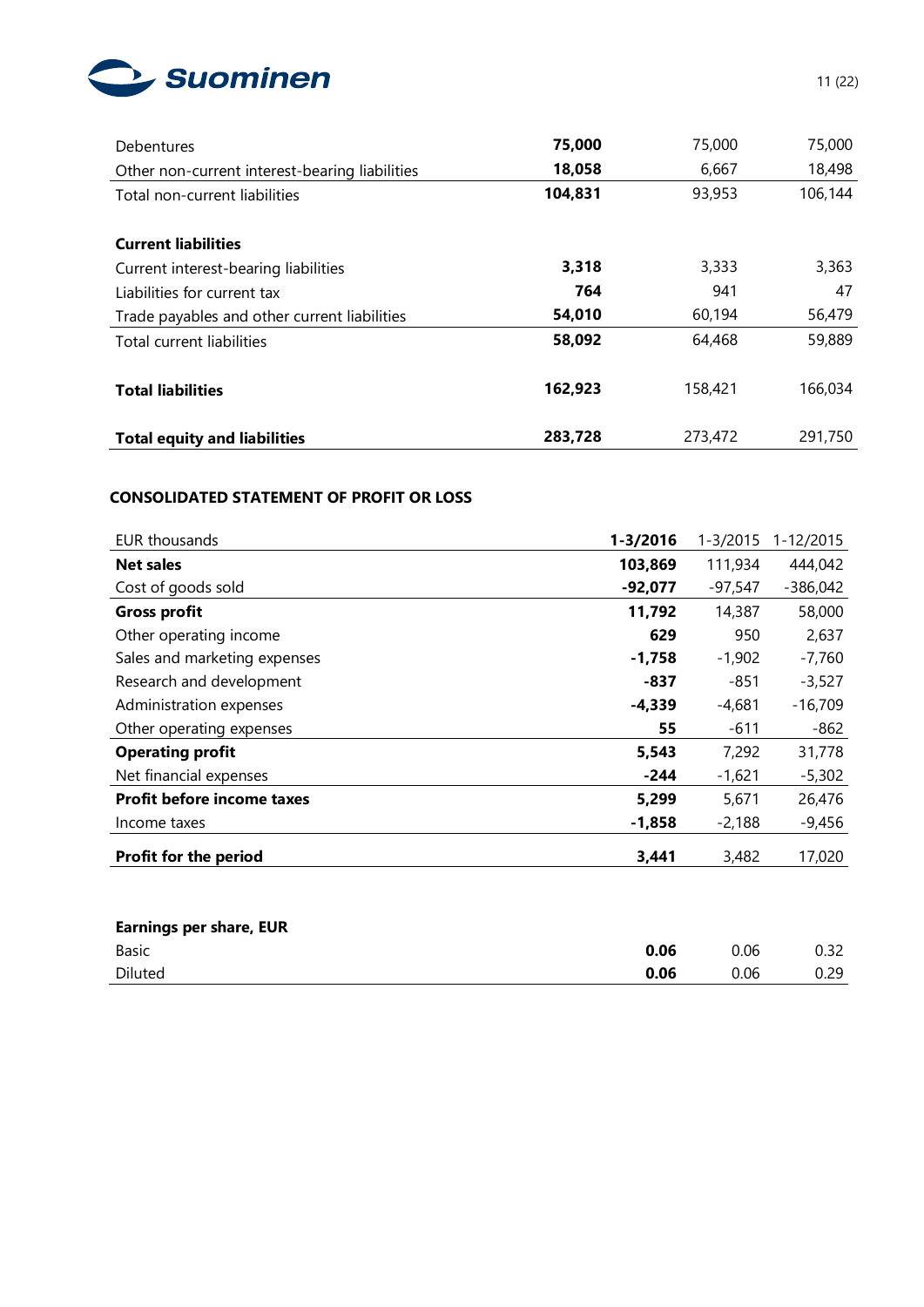

# **CONSOLIDATED STATEMENT OF COMPREHENSIVE INCOME**

| EUR thousands                                                                              | $1 - 3/2016$ |        | 1-3/2015 1-12/2015 |
|--------------------------------------------------------------------------------------------|--------------|--------|--------------------|
| Profit for the period                                                                      | 3,441        | 3,482  | 17,020             |
|                                                                                            |              |        |                    |
| Other comprehensive income:                                                                |              |        |                    |
| Other comprehensive income that will be subsequently<br>reclassified to profit or loss     |              |        |                    |
| Exchange differences                                                                       | -3,933       | 5,301  | 2,356              |
| Fair value changes of cash flow hedges and available-for-sale<br>assets                    | 618          | $-127$ | $-970$             |
| Reclassified to profit or loss                                                             | $-17$        | 25     | 669                |
| Reclassified to property, plant and equipment                                              |              |        | 91                 |
| Income taxes related to other comprehensive income                                         | 514          | $-431$ | $-632$             |
| <b>Total</b>                                                                               | $-2,819$     | 4,768  | 1,514              |
| Other comprehensive income that will not be subsequently<br>reclassified to profit or loss |              |        |                    |
| Remeasurements of defined benefit plans                                                    |              |        | -26                |
| Income taxes related to other comprehensive income                                         |              |        | 8                  |
| <b>Total</b>                                                                               |              |        | $-18$              |
| Total comprehensive income for the period                                                  | 622          | 8,250  | 18,516             |

## **CONSOLIDATED STATEMENT OF CHANGES IN EQUITY**

|                                   |               | Share   | Reserve for<br>invested |          |             |
|-----------------------------------|---------------|---------|-------------------------|----------|-------------|
|                                   |               | premium | unrestricted            | Treasury | Exchange    |
| EUR thousands                     | Share capital | account | equity                  | shares   | differences |
| <b>Equity 1 January 2016</b>      | 11,860        | 24,681  | 69,652                  | $-44$    | 5,097       |
| Profit / loss for the period      |               |         |                         |          |             |
| Other comprehensive income        |               |         |                         |          | $-3,437$    |
| <b>Total comprehensive income</b> |               |         |                         |          | $-3,437$    |
| Share-based payments              |               |         |                         |          |             |
| Dividend distribution             |               |         |                         |          |             |
| Hybrid bond                       |               |         |                         |          |             |
| Equity 31 March 2016              | 11,860        | 24,681  | 69,652                  | -44      | 1.660       |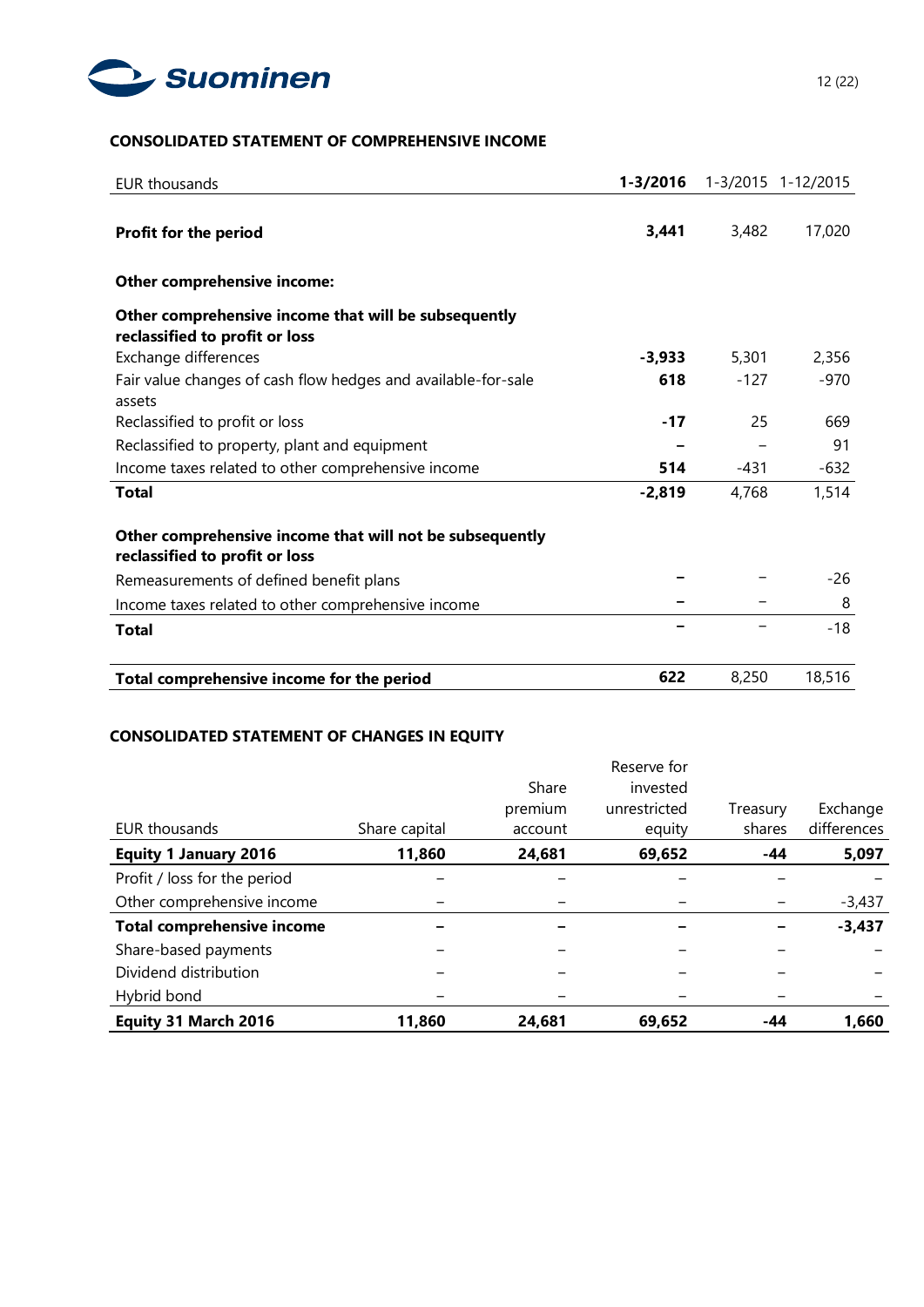

| EUR thousands                     | Fair value<br>and other<br>reserves | Other equity | Total    | Hybrid<br>bond | Total<br>equity |
|-----------------------------------|-------------------------------------|--------------|----------|----------------|-----------------|
| <b>Equity 1 January 2016</b>      | $-118$                              | $-3,076$     | 108,052  | 17,664         | 125,716         |
| Profit / loss for the period      |                                     | 3,441        | 3,441    |                | 3,441           |
| Other comprehensive income        | 618                                 |              | $-2,819$ |                | $-2,819$        |
| <b>Total comprehensive income</b> | 618                                 | 3,441        | 622      |                | 622             |
| Share-based payments              |                                     | 75           | 75       |                | 75              |
| Dividend distribution             |                                     | $-5,030$     | $-5,030$ |                | $-5,030$        |
| Hybrid bond                       |                                     | $-185$       | $-185$   | $-393$         | -578            |
| Equity 31 March 2016              | 500                                 | $-4,775$     | 103,534  | 17,272         | 120,806         |

|                                   |               |         | Reserve for  |          |             |
|-----------------------------------|---------------|---------|--------------|----------|-------------|
|                                   |               | Share   | invested     |          |             |
|                                   |               | premium | unrestricted | Treasury | Exchange    |
| <b>EUR thousands</b>              | Share capital | account | equity       | shares   | differences |
| <b>Equity 1 January 2015</b>      | 11,860        | 24,681  | 97,192       | $-44$    | 3,419       |
| Profit / loss for the period      |               |         |              |          |             |
| Other comprehensive income        |               |         |              |          | 4,849       |
| <b>Total comprehensive income</b> |               |         |              |          | 4,849       |
| Share-based payments              |               |         |              |          |             |
| Share issue                       |               |         | 340          |          |             |
| Distribution of funds             |               |         | $-2,504$     |          |             |
| Reclassifications                 |               |         | $-27,448$    |          | -51         |
| Conversion of hybrid bond         |               |         | 1,992        |          |             |
| Hybrid bond                       |               |         |              |          |             |
| Equity 31 March 2015              | 11,860        | 24,681  | 69,572       | -44      | 8,216       |

|                                   | Fair value and | Other     |          | Hybrid   |              |
|-----------------------------------|----------------|-----------|----------|----------|--------------|
| EUR thousands                     | other reserves | equity    | Total    | bond     | Total equity |
| <b>Equity 1 January 2015</b>      | 96             | $-46,890$ | 90,314   | 18,424   | 108,737      |
| Profit / loss for the period      |                | 3,482     | 3,482    |          | 3,482        |
| Other comprehensive income        | -81            |           | 4,768    |          | 4,768        |
| <b>Total comprehensive income</b> | -81            | 3,482     | 8,250    |          | 8,250        |
| Share-based payments              |                | 183       | 183      |          | 183          |
| Share issue                       |                |           | 340      |          | 340          |
| Distribution of funds             |                |           | $-2,504$ |          | $-2,504$     |
| Reclassifications                 |                | 27,499    |          |          |              |
| Conversion of hybrid bond         |                |           | 1,992    | $-1,992$ |              |
| Hybrid bond                       |                | $-177$    | $-177$   | 221      | 44           |
| Equity 31 March 2015              | 14             | $-15,901$ | 98,398   | 16,653   | 115,051      |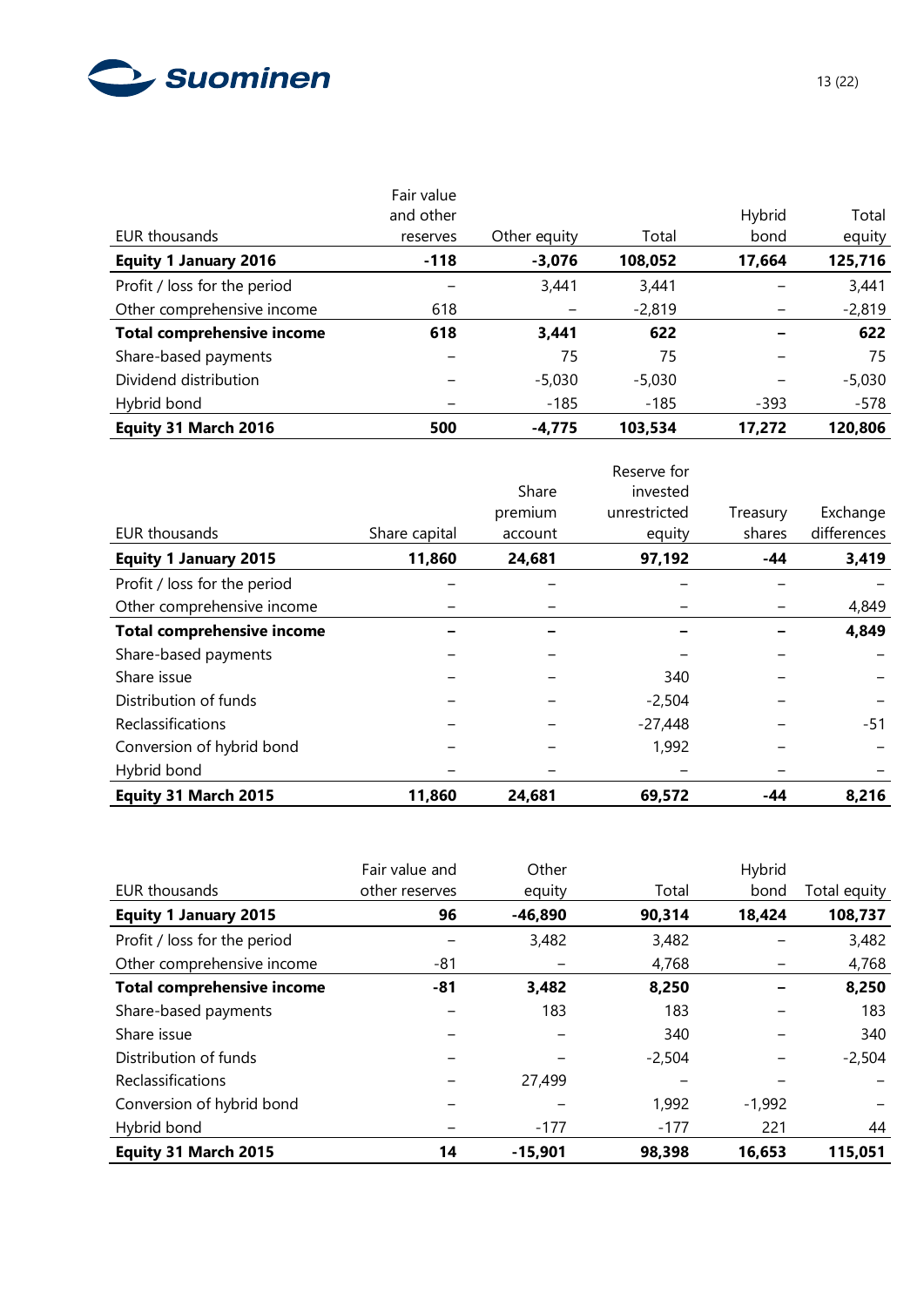

 $\overline{\phantom{a}}$ 

|                                   |               |         | Reserve for  |          |             |
|-----------------------------------|---------------|---------|--------------|----------|-------------|
|                                   |               | Share   | invested     |          |             |
|                                   |               | premium | unrestricted | Treasury | Exchange    |
| <b>EUR thousands</b>              | Share capital | account | equity       | shares   | differences |
| <b>Equity 1 January 2015</b>      | 11,860        | 24,681  | 97,192       | -44      | 3,419       |
| Profit / loss for the period      |               |         |              |          |             |
| Other comprehensive income        |               |         |              |          | 1,730       |
| <b>Total comprehensive income</b> |               |         |              |          | 1,730       |
| Share-based payments              |               |         |              |          |             |
| Share issue                       |               |         | 340          |          |             |
| Distribution of funds             |               |         | $-2,504$     |          |             |
| Reversal of undistributed         |               |         |              |          |             |
| dividends                         |               |         |              |          |             |
| Conveyance of treasury shares     |               |         | 80           |          |             |
| Reclassifications                 |               |         | $-27,448$    |          | --51        |
| Conversion of hybrid bond         |               |         | 1,992        |          |             |
| Hybrid bond                       |               |         |              |          |             |
| <b>Equity 31 December 2015</b>    | 11,860        | 24,681  | 69,652       | -44      | 5,097       |

|                                     | Fair value |              |          |             |          |
|-------------------------------------|------------|--------------|----------|-------------|----------|
|                                     | and other  |              |          |             | Total    |
| <b>EUR thousands</b>                | reserves   | Other equity | Total    | Hybrid bond | equity   |
| <b>Equity 1 January 2015</b>        | 96         | $-46,890$    | 90,313   | 18,424      | 108,737  |
| Profit / loss for the period        |            | 17,020       | 17,020   |             | 17,020   |
| Other comprehensive income          | $-216$     | $-18$        | 1,496    |             | 1,496    |
| <b>Total comprehensive income</b>   | $-216$     | 17,002       | 18,516   |             | 18,516   |
| Share-based payments                |            | 316          | 316      |             | 316      |
| Share issue                         |            |              | 340      |             | 340      |
| Distribution of funds               |            |              | $-2,504$ |             | $-2,504$ |
| Reversal of undistributed dividends |            | 2            | 2        |             | 2        |
| Conveyance of treasury shares       |            |              | 80       |             | 80       |
| <b>Reclassifications</b>            |            | 27,499       |          |             |          |
| Conversion of hybrid bond           |            |              | 1,992    | $-1,992$    |          |
| Hybrid bond                         |            | $-1,004$     | $-1,004$ | 1,232       | 228      |
| <b>Equity 31 December 2015</b>      | -118       | $-3,076$     | 108,052  | 17,664      | 125,716  |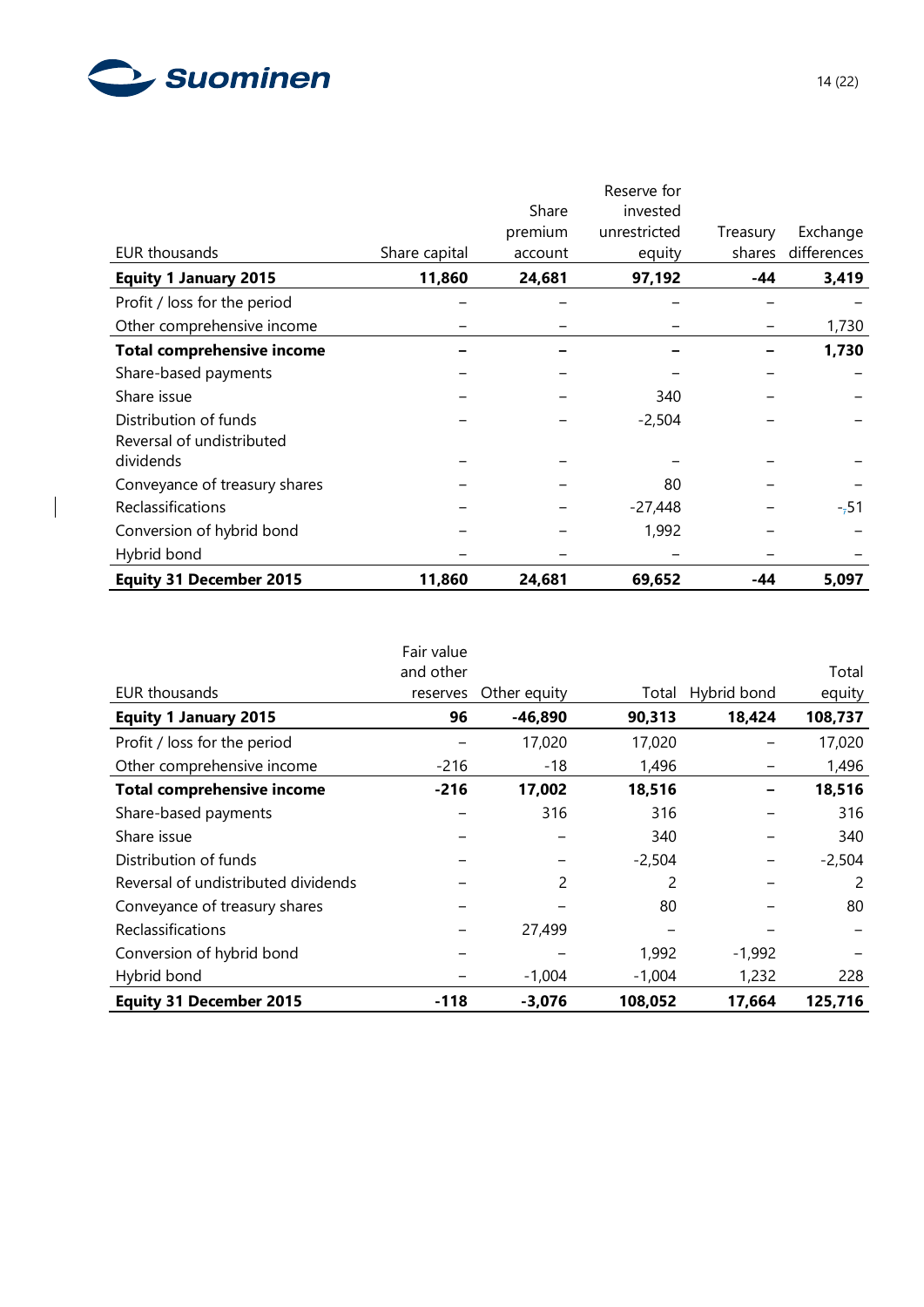

# **CONSOLIDATED STATEMENT OF CASH FLOWS**

| <b>EUR thousands</b>                                                          | $1 - 3/2016$ | $1 - 3/2015$ | 1-12/2015 |
|-------------------------------------------------------------------------------|--------------|--------------|-----------|
|                                                                               |              |              |           |
| <b>Cash flow from operations</b>                                              |              |              |           |
| Profit / loss for the period                                                  | 3,441        | 3,482        | 17,020    |
| Total adjustments to profit / loss for the period                             | 6,852        | 8,319        | 32,870    |
| Cash flow before changes in net working capital                               | 10,292       | 11,802       | 49,890    |
| Change in net working capital                                                 | 1,368        | $-107$       | $-7,921$  |
| <b>Financial items</b>                                                        | $-1,828$     | $-5,317$     | $-6,425$  |
| Income taxes                                                                  | $-714$       | $-1,886$     | $-8,269$  |
| Cash flow from operations                                                     | 9,118        | 4,493        | 27,274    |
| <b>Cash flow from investments</b>                                             |              |              |           |
| Investments in property, plant and equipment and                              | $-3,849$     | $-1,664$     | $-22,369$ |
| intangible assets                                                             |              |              |           |
| Cash flow from disposed businesses                                            |              |              | 167       |
| Sales proceeds from property, plant and equipment                             |              | 10           | 10        |
| and intangible assets                                                         |              |              |           |
| Cash flow from investments                                                    | $-3,849$     | $-1,654$     | $-22,192$ |
| <b>Cash flow from financing</b>                                               |              |              |           |
| Drawdown of other non-current interest-bearing                                |              |              | 15,000    |
| liabilities                                                                   |              |              |           |
| Repayment of other non-current interest-bearing                               |              |              | $-3,333$  |
| liabilities<br>Changes in current interest-bearing liabilities                |              | -14          | -14       |
|                                                                               |              |              | 600       |
| Changes in loan receivables<br>Share issue                                    |              | 340          | 340       |
|                                                                               | $-624$       |              |           |
| Paid interest on hybrid bond<br>Dividend distribution / distribution of funds |              |              |           |
|                                                                               | $-5,030$     | $-2,504$     | $-2,504$  |
| Cash flow from financing                                                      | $-5,654$     | $-2,177$     | 10,089    |
| <b>Change in cash and cash equivalents</b>                                    | $-385$       | 662          | 15,171    |
| Cash and cash equivalents at the beginning of the                             | 55,570       | 38,430       | 38,430    |
| period                                                                        |              |              |           |
| Effect of changes in exchange rates                                           | $-2,120$     | $-1,056$     | 1,968     |
| Change in cash and cash equivalents                                           | $-385$       | 662          | 15,171    |
| Cash and cash equivalents at the end of the period                            | 53,065       | 38,036       | 55,570    |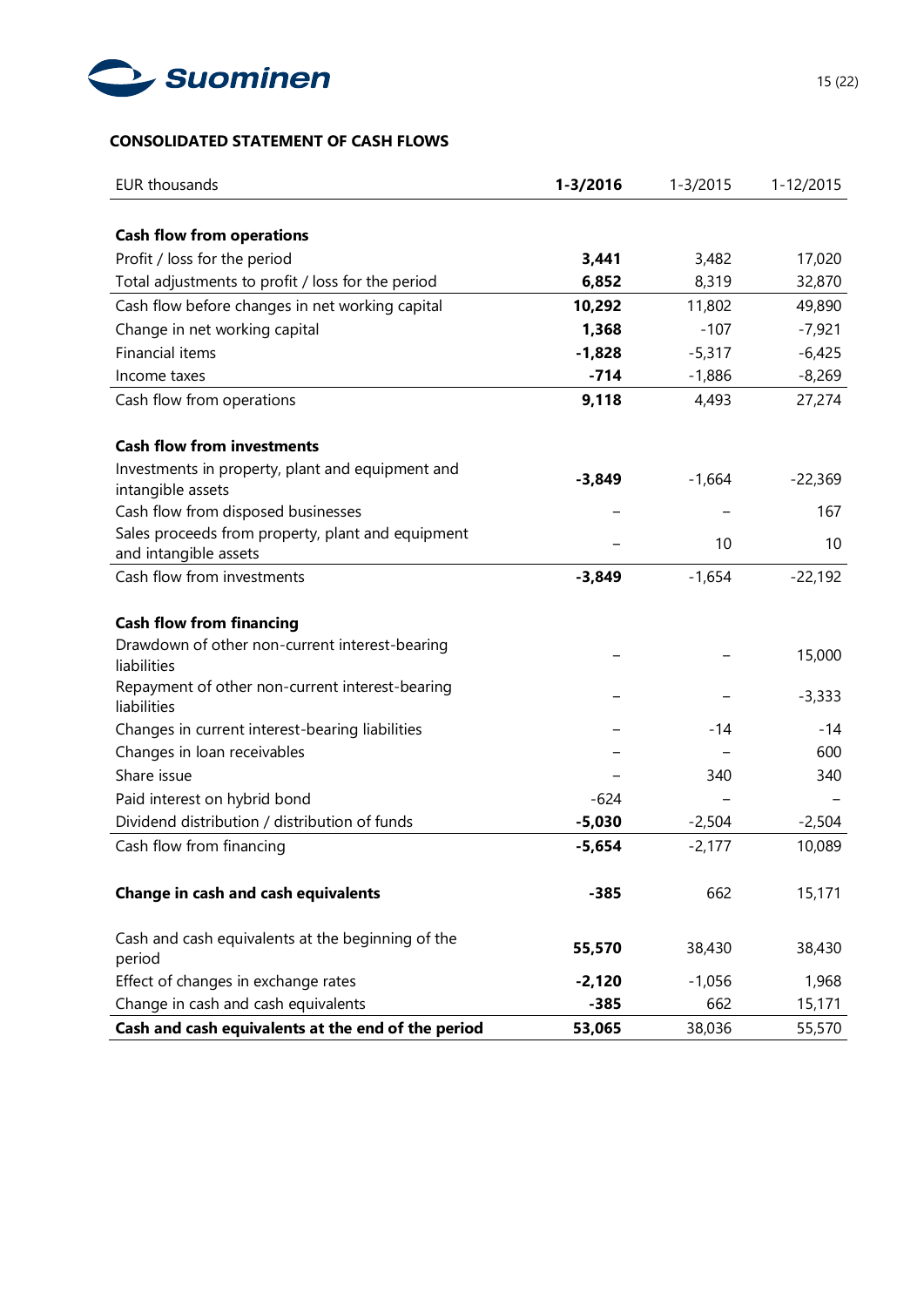

# **KEY RATIOS**

|                                                                                                   | 1-3/2016   | $1 - 3/2015$ | 1-12/2015  |
|---------------------------------------------------------------------------------------------------|------------|--------------|------------|
| Change in net sales, % *                                                                          | $-7.2$     | 13.8         | 10.5       |
| Gross profit, as percentage of net sales, %                                                       | 11.4       | 12.9         | 13.1       |
| Gross profit excluding non-recurring items, as<br>percentage of net sales, %                      | 11.4       | 12.9         | 12.9       |
| Operating profit, as percentage of net sales, %                                                   | 5.3        | 6.5          | 7.2        |
| Operating profit excluding non-recurring items, as<br>percentage of net sales, %                  | 5.3        | 6.5          | 7.0        |
| Net financial items, as percentage of net sales, %                                                | $-0.2$     | $-1.4$       | $-1.2$     |
| Profit before income taxes, as percentage of net sales,<br>%                                      | 5.1        | 5.1          | 6.0        |
| Profit for the period, as percentage of net sales, %                                              | 3.3        | 3.1          | 3.8        |
| Gross capital expenditure, EUR thousands                                                          | 3,527      | 1,459        | 23,660     |
| Depreciation, amortization, impairment losses and<br>reversal of impairment losses, EUR thousands | 4,602      | 4,386        | 17,684     |
| Return on equity, %                                                                               | 14.1       | 5.3          | 14.4       |
| Return on invested capital, rolling 12 months, %                                                  | 14.7       | 14.8         | 15.9       |
| Equity ratio, %                                                                                   | 42.6       | 42.1         | 43.2       |
| Gearing, %                                                                                        | 28.6       | 33.2         | 25.9       |
| Earnings per share, EUR, basic **                                                                 | 0.06       | 0.06         | 0.32       |
| Earnings per share, EUR, diluted *'                                                               | 0.06       | 0.06         | 0.29       |
| Cash flow from operations per share, EUR **                                                       | 0.18       | 0.09         | 0.54       |
| Equity per share, EUR **                                                                          | 2.40       | 2.29         | 2.50       |
| Number of shares, end of period, excluding treasury<br>shares **                                  | 50,302,346 | 50,072,955   | 50,302,346 |
| Share price, end of period, EUR **                                                                | 4.04       | 5.60         | 6.20       |
| Share price, period low, EUR **                                                                   | 4.00       | 3.75         | 3.75       |
| Share price, period high, EUR **                                                                  | 6.20       | 5.75         | 6.65       |
| Volume weighted average price during the period,<br>EUR **                                        | 4.90       | 4.55         | 5.05       |
| Market capitalization, EUR million                                                                | 203.2      | 280.4        | 311.9      |
| Number of traded shares during the period **                                                      | 3,576,585  | 11,096,285   | 19,502,550 |
| Number of traded shares during the period, % of<br>average number of shares                       | 7.1        | 22.4         | 38.9       |

\* Compared with the corresponding period in the previous year.

\*\* Comparative information adjusted with the effects of the reverse share split

|                                                            | 31.3.2016 | 31.3.2015 | 31.12.2015 |
|------------------------------------------------------------|-----------|-----------|------------|
| Interest-bearing net debt, EUR thousands                   |           |           |            |
| Non-current interest-bearing liabilities                   | 93,058    | 81,667    | 93,498     |
| Current interest-bearing liabilities                       | 3,318     | 3,333     | 3,363      |
| Interest-bearing receivables and cash and cash equivalents | $-61,858$ | $-46,838$ | $-64,363$  |
| Interest-bearing net debt                                  | 34,517    | 38,162    | 32,499     |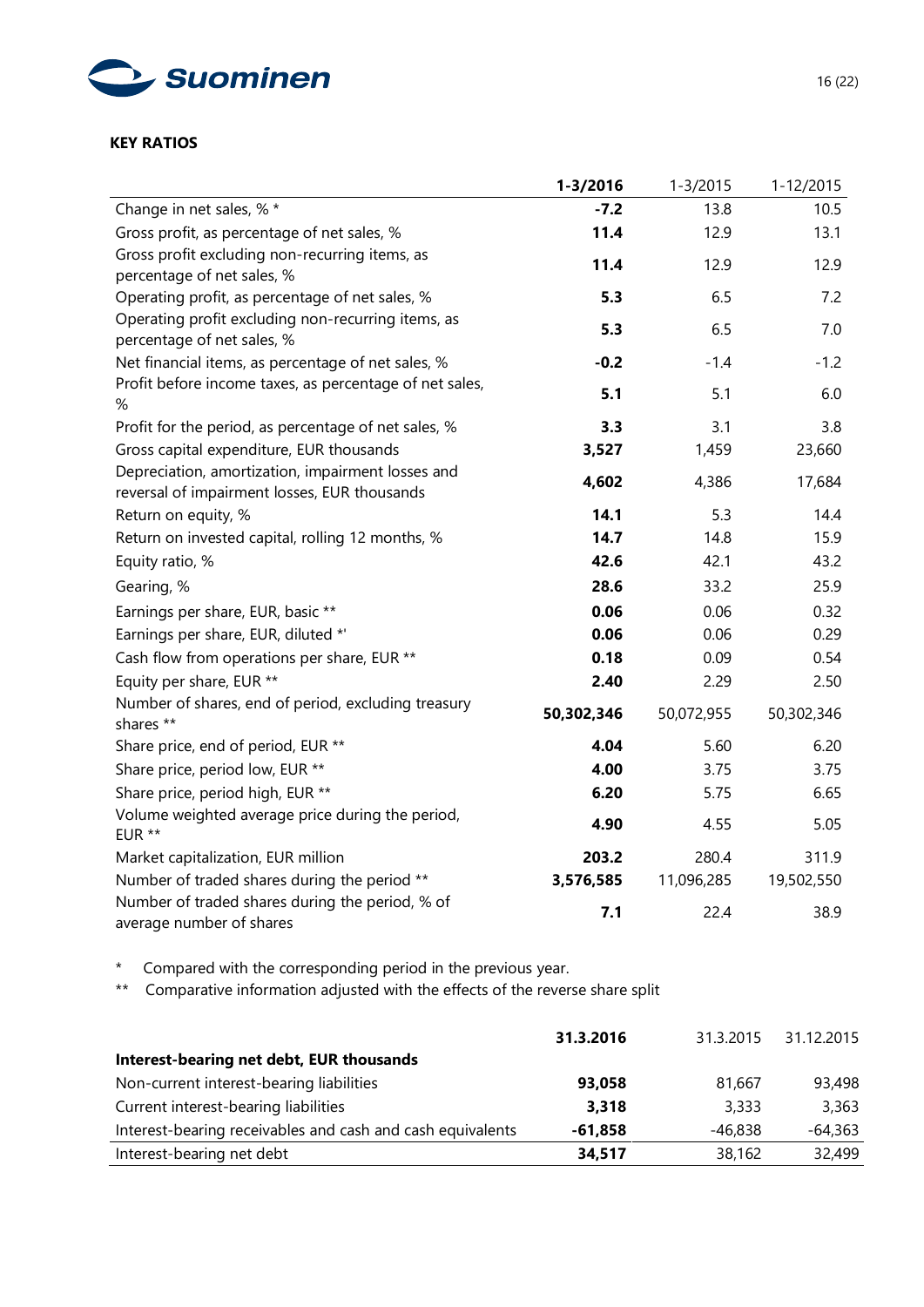

# **DEFINITION OF KEY RATIOS**

Definitions of key ratios are presented in the consolidated financial statements for 2015.

# **NET SALES BY GEOGRAPHICAL MARKET AREA**

| EUR thousands           | 1-3/2016 | 1-3/2015 | 1-12/2015 |
|-------------------------|----------|----------|-----------|
| Finland                 | 545      | 746      | 2,724     |
| Rest of Europe          | 38,950   | 42,067   | 159,854   |
| North and South America | 62,174   | 66,726   | 271,634   |
| Rest of the world       | 2.199    | 2,396    | 9,830     |
| Total                   | 103,869  | 111,934  | 444,042   |

#### **QUARTERLY DEVELOPMENT**

|                                                | 2016            |           |          | 2015     |          |
|------------------------------------------------|-----------------|-----------|----------|----------|----------|
| EUR thousands                                  | $1 - 3$         | $10 - 12$ | $7-9$    | $4 - 6$  | $1 - 3$  |
| Net sales                                      | 103,869         | 104,244   | 114,919  | 112,944  | 111,934  |
| Operating profit excluding non-recurring items | 5,543           | 4,262     | 9,763    | 9,932    | 7,292    |
| as % of net sales                              | 5.3             | 4.1       | 8.5      | 8.8      | 6.5      |
| Non-recurring items                            | $\qquad \qquad$ |           |          | 530      |          |
| Operating profit                               | 5,543           | 4,262     | 9,763    | 10,462   | 7,292    |
| as % of net sales                              | 5.3             | 4.1       | 8.5      | 9.3      | 6.5      |
| Net financial items                            | -244            | $-1,358$  | $-1,247$ | $-1,076$ | $-1,621$ |
| Profit before income taxes                     | 5,299           | 2,903     | 8,517    | 9,386    | 5,670    |
| as % of net sales                              | 5.1             | 2.8       | 7.4      | 8.3      | 5.1      |

## **RELATED PARTY INFORMATION**

The related parties of Suominen include the members of the Board of Directors, President & CEO and the members of the Corporate Executive Team as well as their family members and their controlled companies. In addition, shareholders who have a significant influence in Suominen through share ownership are included in related parties. Suominen has no associated companies.

In its transactions with related parties Suominen follows the same commercial terms as in transactions with third parties.

Salaries paid to the related parties during the first quarter of 2016 amounted to EUR 661 thousands, obligatory pension payments EUR 113 thousands, voluntary pension payments EUR 46 thousands, and accruals based on share-based incentive plans EUR 41 thousands.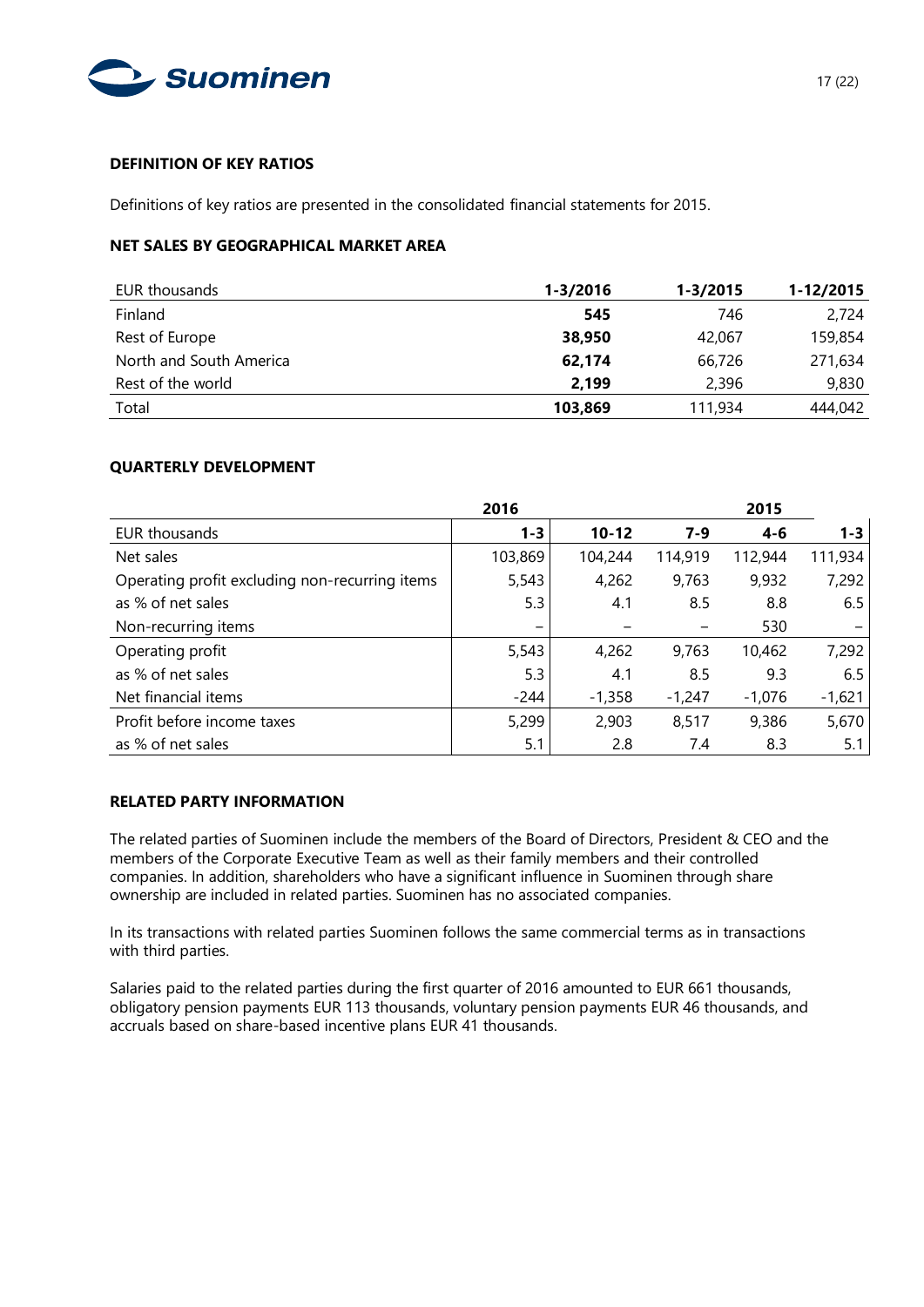

|                                                     | 31.3.2016 |            | 31.3.2015 |            | 31.12.2015 |            |
|-----------------------------------------------------|-----------|------------|-----------|------------|------------|------------|
|                                                     | Property, | Property,  |           |            | Property,  |            |
| EUR thousands                                       | plant and | Intangible | plant and | Intangible | plant and  | Intangible |
|                                                     | equipment | assets     | equipment | assets     | equipment  | assets     |
| Carrying amount at the<br>beginning of the period   | 97,931    | 13,275     | 88,721    | 12,510     | 88,721     | 12,510     |
| Capital expenditure                                 | 2,741     | 785        | 977       | 482        | 20,733     | 2,927      |
| <b>Disposals</b>                                    |           | -          |           | $-10$      |            | $-10$      |
| Depreciation, amortization<br>and impairment losses | $-4,026$  | $-572$     | $-3,879$  | $-507$     | $-15,957$  | $-2,257$   |
| Reversal of impairment losses                       |           |            |           | -          | 530        |            |
| Exchange differences and<br>other changes           | $-2,474$  | $-77$      | 6,378     | 122        | 3,904      | 104        |
| Carrying amount at the end<br>of the period         | 94,172    | 13,411     | 92,197    | 12,598     | 97,931     | 13,275     |

# **CHANGES IN PROPERTY, PLANT AND EQUIPMENT AND INTANGIBLE ASSETS**

Goodwill is not included in intangible assets.

# **CHANGES IN INTEREST-BEARING LIABILITIES**

| 1 000 euroa                                                          | $1 - 3/2016$ | $1 - 3/2015$ | 1-12/2015 |
|----------------------------------------------------------------------|--------------|--------------|-----------|
| Total interest-bearing liabilities at the beginning of the<br>period | 96,862       | 85,014       | 85,014    |
| Current liabilities at the beginning of the period                   | 3,363        | 3,347        | 3,347     |
| Repayment of current liabilities                                     |              | -14          | $-3,347$  |
| Draw-down of current liabilities                                     | 102          |              | 3,363     |
| Exchange rate difference                                             | -147         |              |           |
| Current liabilities at the end of the period                         | 3,318        | 3,333        | 3,363     |
|                                                                      |              |              |           |
| Non-current liabilities at the beginning of the period               | 18,498       | 6,667        | 6,667     |
| Repayment of non-current liabilities                                 |              |              | $-6,667$  |
| Draw-down of non-current liabilities                                 | 368          |              | 18,498    |
| Exchange rate difference                                             | $-808$       |              |           |
| Non-current liabilities at the end of the period                     | 18,058       | 6,667        | 18,498    |
|                                                                      |              |              |           |
| Debentures at the beginning of the period                            | 75,000       | 75,000       | 75,000    |
| Debentures at the end of the period                                  | 75,000       | 75,000       | 75,000    |
|                                                                      |              |              |           |
| Total interest-bearing liabilities at the end of the period          | 96,376       | 85,000       | 96,862    |

In accordance with IAS 32, the hybrid bond is included in equity.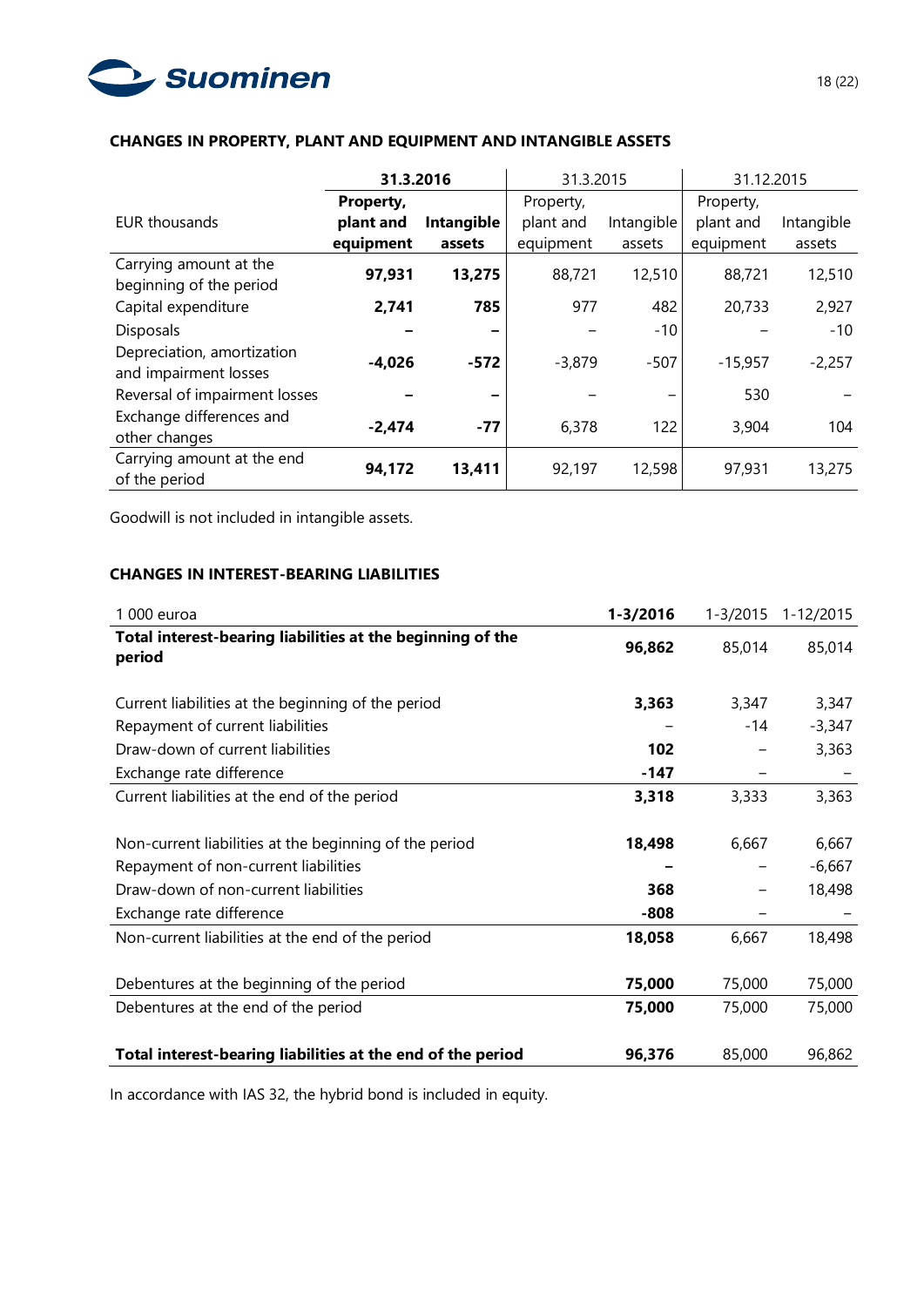

# **CONTINGENT LIABILITIES**

| EUR thousands                                                                                          | 31.3.2016       | 31.3.2015       | 31.12.2015      |
|--------------------------------------------------------------------------------------------------------|-----------------|-----------------|-----------------|
| <b>Other commitments</b><br>Operating leases<br>Contractual commitments to acquire property, plant and | 16,679          | 23,157          | 17,116          |
| equipment                                                                                              | 15,720          |                 | 16,083          |
| <b>Guarantees</b><br>On own behalf<br>On behalf of others                                              | 21,220<br>4,133 | 15,378<br>4,017 | 18,487<br>4,134 |

# **NOMINAL AND FAIR VALUES OF DERIVATIVE INSTRUMENTS**

|                               | 31.3.2016        |               | 31.3.2015        |               | 31.12.2015       |               |
|-------------------------------|------------------|---------------|------------------|---------------|------------------|---------------|
| EUR thousands                 | Nominal<br>value | Fair<br>value | Nominal<br>value | Fair<br>value | Nominal<br>value | Fair<br>value |
| Currency forward contracts    |                  |               |                  |               |                  |               |
| Hedge accounting applied      | 15,409           | 390           | 35,620           | $-919$        | 16,114           | $-267$        |
| Hedge accounting not applied  | 2,589            | 24            | 4,500            | -145          | 3,196            | $-30$         |
| Electricity forward contracts |                  |               |                  |               |                  |               |
| Hedge accounting applied      | 1,071            | $-291$        | 1,782            | $-171$        | 1,229            | $-242$        |

# **FINANCIAL ASSETS BY CATEGORY**

- a. Financial assets at fair value through profit or loss
- b. Loans and receivables
- c. Available-for-sale assets
- d. Derivatives, hedge accounting applied
- e. Carrying amount
- f. Fair value

|                                             | <b>Classification</b> |               |     |     |         |         |
|---------------------------------------------|-----------------------|---------------|-----|-----|---------|---------|
| EUR thousands                               | a.                    | $\mathbf b$ . | c.  | d.  | е.      | f.      |
| Available-for-sale assets                   |                       |               | 777 |     | 777     | 777     |
| Other non-current receivables               | 813                   | 1,621         |     |     | 2,434   | 2,434   |
| Loan receivables                            |                       | 8,793         |     | -   | 8,793   | 8,793   |
| Trade receivables                           |                       | 52,151        |     | -   | 52,151  | 52,151  |
| Derivatives                                 | 34                    |               |     | 390 | 424     | 424     |
| Interest and other financial<br>receivables |                       | 1,341         |     |     | 1,341   | 1,341   |
| Cash and cash equivalents                   |                       | 53,065        |     |     | 53,065  | 53,065  |
| <b>Total 31.3.2016</b>                      | 848                   | 116,971       | 777 | 390 | 118,985 | 118,985 |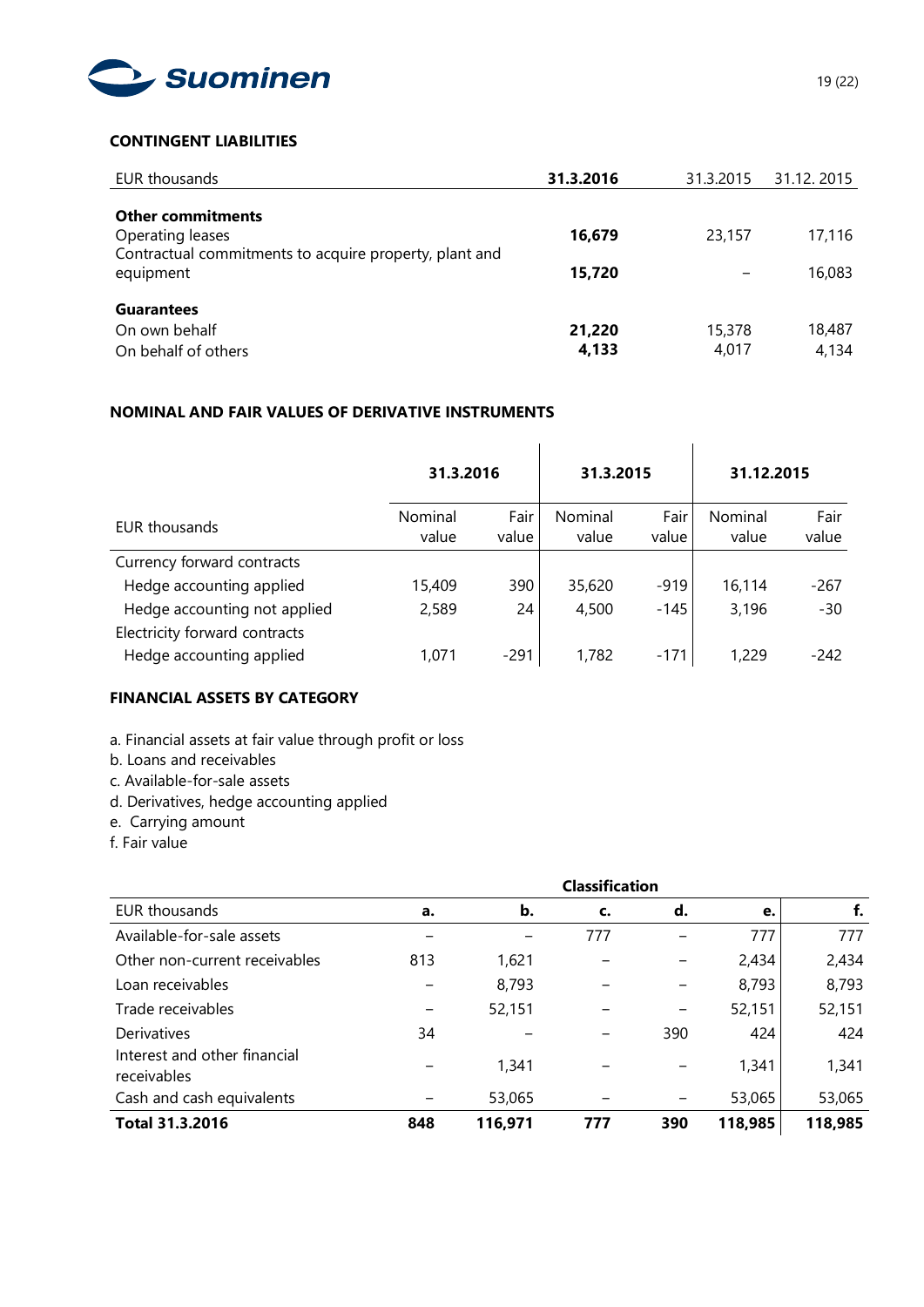

| EUR thousands                               | a.  | b.      | c.  | d. | e.      | f.      |
|---------------------------------------------|-----|---------|-----|----|---------|---------|
| Available-for-sale assets                   |     |         | 777 |    | 777     | 777     |
| Other non-current receivables               | 813 | 1,512   |     | -  | 2,326   | 2,326   |
| Loan receivables                            |     | 8,793   |     | -  | 8,793   | 8,793   |
| Trade receivables                           |     | 51,547  |     |    | 51,547  | 51,547  |
| Interest and other financial<br>receivables |     | 1,297   |     |    | 1,297   | 1,297   |
| Cash and cash equivalents                   |     | 55,570  |     | -  | 55,570  | 55,570  |
| Total 31.12.2015                            | 813 | 118,719 | 777 |    | 120,309 | 120,309 |

Principles in estimating fair value for financial assets for 2016 are the same as those used for preparing the consolidated financial statements for 2015.

#### **FINANCIAL LIABILITIES**

|                                                                  | 31.3.2016          |                   | 31.12.2015         |            |  |
|------------------------------------------------------------------|--------------------|-------------------|--------------------|------------|--|
| <b>EUR thousands</b>                                             | Carrying<br>amount | <b>Fair value</b> | Carrying<br>amount | Fair value |  |
| <b>Non-current financial liabilities</b>                         |                    |                   |                    |            |  |
| Loans from financial institutions                                | 17,689             | 17,689            | 18,498             | 18,498     |  |
| Debentures                                                       | 75,000             | 77,588            | 75,000             | 77,175     |  |
| Finance lease liabilities                                        | 368                | 368               |                    |            |  |
| Other non-current liabilities                                    |                    |                   | 368                | 368        |  |
| Total non-current financial liabilities                          | 93,058             | 95,645            | 93,866             | 96,041     |  |
| <b>Current financial liabilities</b>                             |                    |                   |                    |            |  |
| Current part of non-current loans from<br>financial institutions | 3,216              | 3,216             | 3,363              | 3,363      |  |
| Finance lease liabilities                                        | 102                | 102               |                    |            |  |
| Derivatives, no hedge accounting applied                         | 10                 | 10                | 30                 | 30         |  |
| Derivatives, hedge accounting applied                            | 291                | 291               | 509                | 509        |  |
| Interest accruals                                                | 96                 | 96                | 914                | 914        |  |
| Other current liabilities                                        | 217                | 217               | 262                | 262        |  |
| Trade payables                                                   | 44,140             | 44,140            | 44,682             | 44,682     |  |
| Total current financial liabilities                              | 48,072             | 48,072            | 49,761             | 49,761     |  |
| <b>Total</b>                                                     | 141,130            | 143,717           | 143,627            | 145,802    |  |

Principles in estimating fair value for financial liabilities for 2016 are the same as those used for preparing the consolidated financial statements for 2015.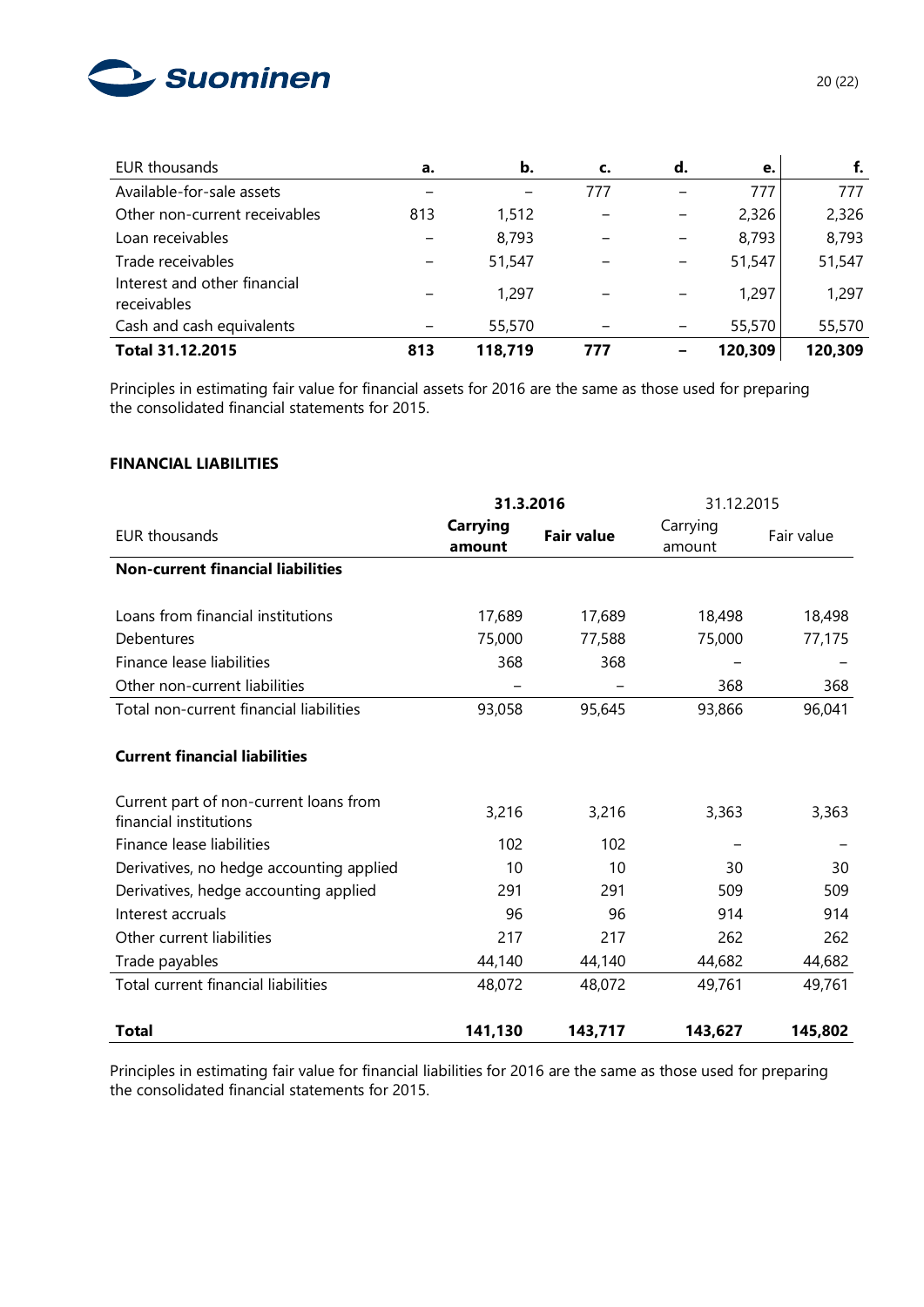

## **FAIR VALUE MEASUREMENT HIERARCHY**

| EUR thousands                                         | Level 1 | Level 2 | Level 3 |
|-------------------------------------------------------|---------|---------|---------|
| <b>Financial assets and liabilities at fair value</b> |         |         |         |
| Other non-current receivables                         |         |         | 813     |
| Available-for-sale assets                             |         |         | 777     |
| Liabilities at fair value through profit or loss      |         |         | $-217$  |
| <b>Total</b>                                          |         |         | 1,373   |
| Derivatives at fair value                             |         |         |         |
| Currency forward contracts, receivables               |         | 424     |         |
| Currency forward contracts, liabilities               |         | $-10$   |         |
| Electricity forward contracts, liabilities            |         | $-291$  |         |
| <b>Total</b>                                          |         | 133     |         |

Principles in estimating fair value for financial assets and their hierarchies for 2016 are the same as those used for preparing the consolidated financial statements for 2015. There were no transfers in the fair value measurement hierarchy levels during the reporting period.

# **NON-RECURRING ITEMS**

Non-recurring items are significant transactions which are unusual or infrequent in nature, like impairment losses or reversals of impairment losses, gains or losses from the sales of property, plant and equipment or intangible assets or other assets and restructuring costs.

| EUR thousand                  | $1 - 3/2016$ | 1-3/2015 | 1-12/2015 |     |
|-------------------------------|--------------|----------|-----------|-----|
|                               |              |          |           |     |
| <b>By function</b>            |              |          |           |     |
| Cost of goods sold            |              |          |           | 530 |
| <b>Total</b>                  |              |          |           | 530 |
| By cost category              |              |          |           |     |
| Reversal of impairment losses |              |          |           | 530 |
| <b>Total</b>                  |              |          |           | 530 |

Non-recurring items in 2015, EUR +0.5 million, consisted of reversal of previously made impairment losses of the re-opened production line in Nakkila plant in Finland.

SUOMINEN CORPORATION Board of Directors

For additional information, please contact: Nina Kopola, President & CEO, tel. +358 (0)10 214 300 Tapio Engström, Senior Vice President and CFO, tel. +358 (0)10 214 300